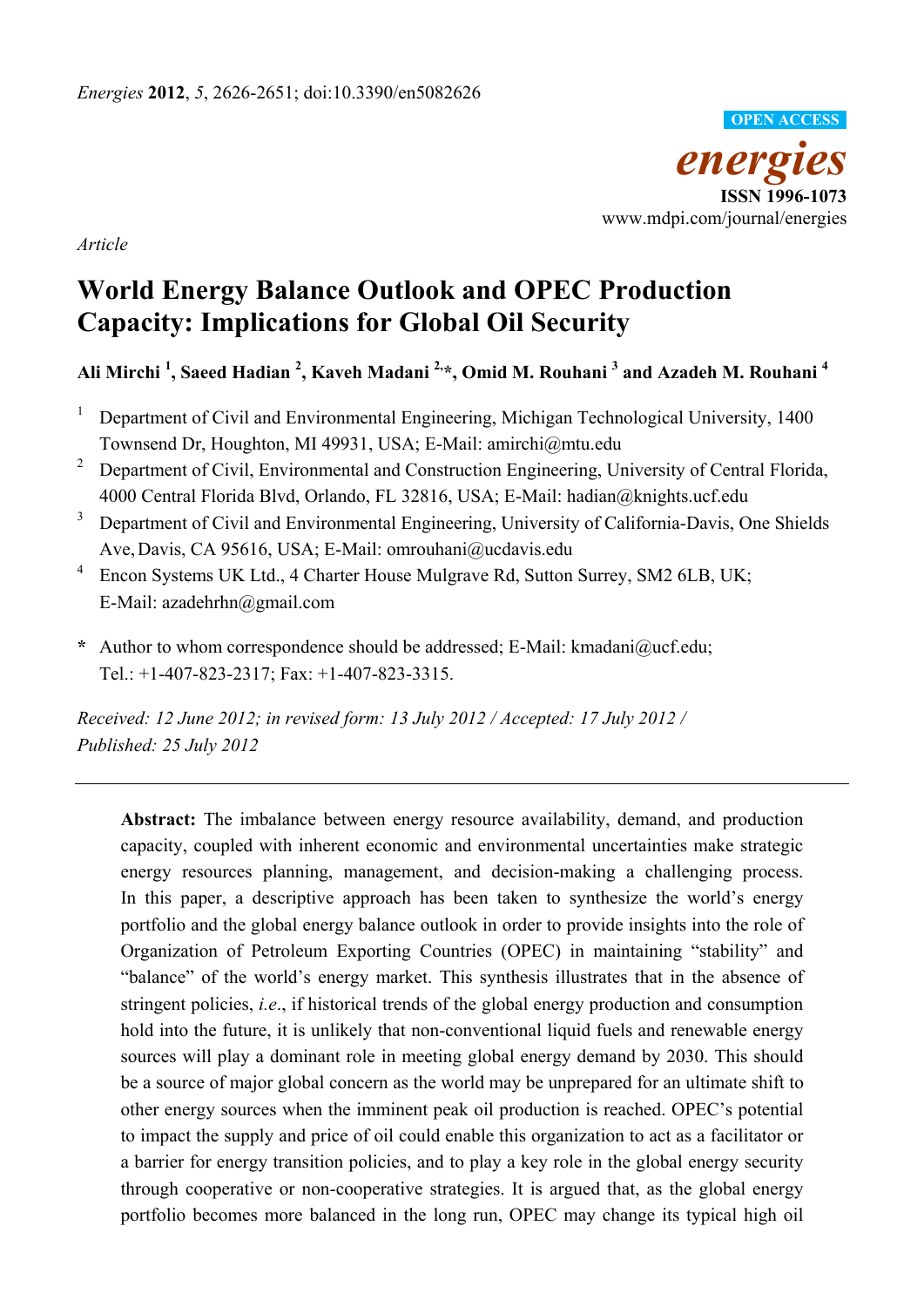price strategies to drive the market prices to lower equilibria, making alternative energy sources less competitive. Alternatively, OPEC can contribute to a cooperative portfolio management approach to help mitigate the gradually emerging energy crisis and global warming, facilitating a less turbulent energy transition path while there is time.

**Keywords:** oil; OPEC; energy balance; energy security; renewable energies

# **1. Introduction**

Annually, humans use a large amount of energy to sustain and improve the standard of living around the globe. For example, the world's consumption of non-renewable fossil fuels such as coal, oil, and gas was over 10,000 million tonnes of oil equivalent (4.19  $\times$  10<sup>14</sup> Joules) in 2007 [1]. The imbalance between global energy resource availability, demand, and production poses a great challenge to decision-makers in the energy sector. Furthermore, the depletion of oil and gas reserves in developed countries coupled with rapidly increasing demand for energy in developing countries may create new threats to international energy security system in the future. Recent energy surveys reveal that it may take decades before renewable energy sources will be able to play a major part in stabilizing global energy markets [2–4]. Although the consumption of renewable energy sources has grown significantly over the past decades, their contribution to meeting global primary energy demand in 2008 was only about 13%, which is far less than fossil fuels' share of about 81% [5]. Hence, while research and development initiatives focusing on renewable sources of energy are currently receiving increasing attention and financial support, fossil fuels are still the most essential element of the world energy portfolio [6]. In particular, petroleum remains to be an important non-renewable energy resource and a key driver of economic systems in both developing and developed countries [7].

If the historical trends of energy demand and consumption are projected into the future, fossil fuels may continue to dominate the energy market, and even an increase in the consumption of oil may be expected [8]. However, strong sociopolitical will and economic incentives to implement stringent policies for mitigating the climate change by promoting the consumption of alternative energies can decrease the dominance of oil in the future global energy mix. Nonetheless, it should be recognized that there is no panacea for the global energy crisis as the widely proposed and advocated alternative sources of energy are not without drawbacks [9]. For example, production of industrial bio-fuels requires allocation of considerable amounts of natural resources such as land and water, and may potentially impact food production and climate change in negative ways [10–13]. Likewise, wind energy and hydropower depend upon availability of suitable locations while solar energy is intermittent and, currently, expensive [14,15]. Moreover, the need for large capital investments and concerns about proper handling of radioactive waste detracts from the favorability of nuclear energy [16]. Resolving these concerns is a precursor for a more balanced global energy mix.

Growing energy insecurity and climate change are two key concerns at the heart of the International Energy Agency's World Energy Outlook report [17]. It is critical to address reliability and sustainability challenges lying ahead of the world's energy supply and management systems. Recent incidences of nuclear power plant failure under harsh natural disasters in Japan are creating a new wave of anti-nuclear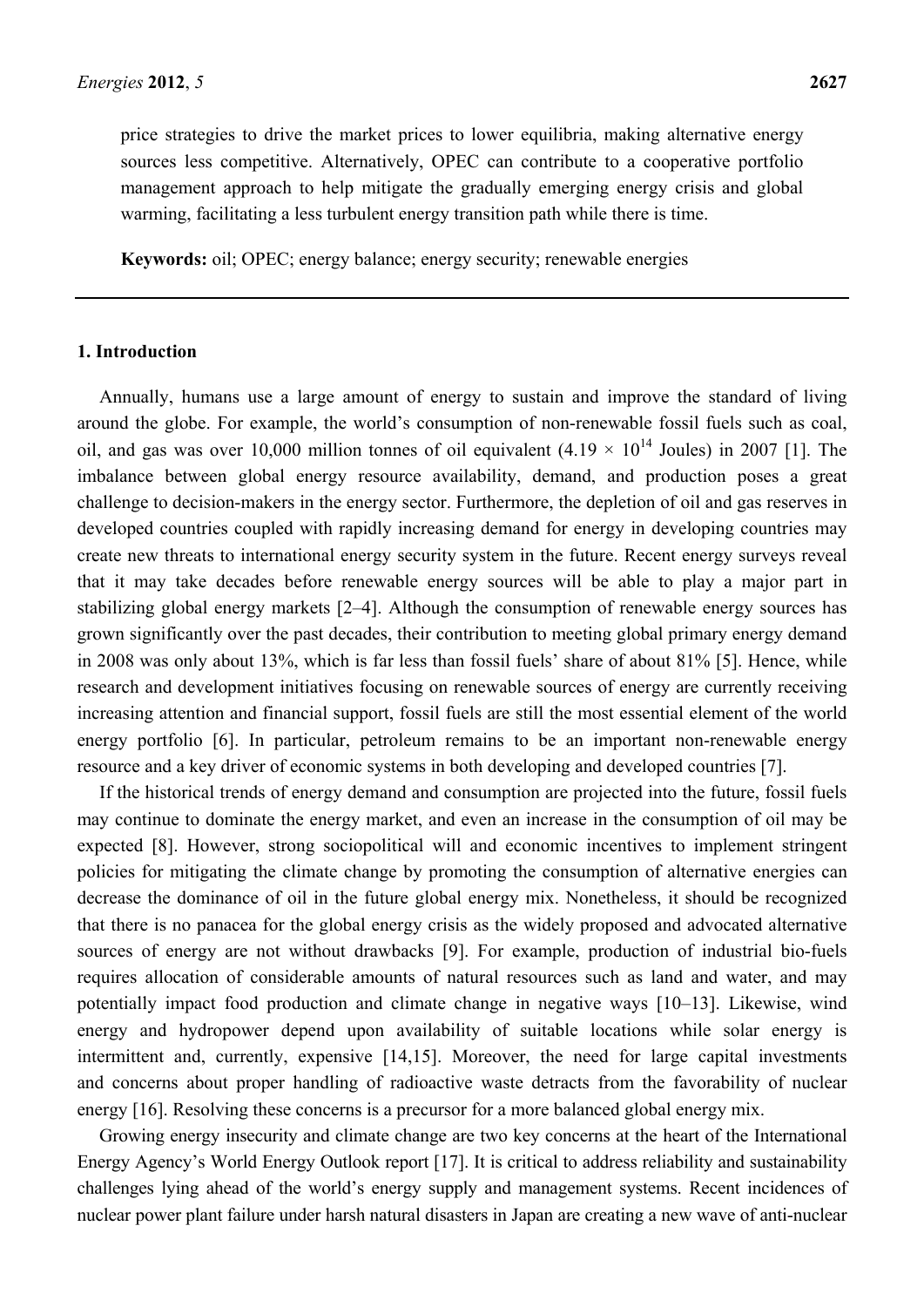power movements in Europe, as well as in other parts of the world [18]. Furthermore, the heightened safety and security concerns are adding to the uncertainty about the role of nuclear power in the future. In addition, the large body of evidence for anthropogenic climate change indicates the need for devising insightful strategies to provide a framework for integrated management of energy sector to facilitate the transition from fossil fuels to cleaner energy sources. In this regard, it is necessary to synthesize the role of non-renewable and renewable energy sources in the future energy landscape.

Of all energy sources, oil has the highest demand, giving it a unique position as the price-setter for global energy markets. Oil markets have occasionally experienced unpredicted price fluctuations, triggering adverse impacts on economic growth at regional and global scales. Ample oil resources of Organization of Petroleum Exporting Countries (OPEC) enable it to affect the supply and price of oil. OPEC oversees supply and pricing of a significant share of the global oil resources by coordinating and unifying the petroleum policies of twelve major oil producing countries that, as of 2010, hold more than 40% of the world's crude oil production [19]. The vast production capacity of OPEC, including its active and spare capacities, could thus be utilized as a practical means of impacting the price of oil. Historically, OPEC has played an active part in providing relatively reliable and efficient supply of energy to global markets, while safeguarding the economic interests of its individual member countries and the organization as a whole to a relatively good extent. Meanwhile, the power of a few nationalized oil companies plays a crucial role in the energy market and more specifically in the oil market. Thus, some have blamed the OPEC's power and impact on the market security [20,21] as mismanagement, and internal conflicts of the few oil exporters are deemed to destabilize the world energy market [22].

The objective of this paper is to investigate different perspectives on the role of OPEC's future oil production levels in the global energy mix to draw insights for the global energy security. To this end, we have used historical data, as well as projections from such sources as British Petroleum (BP), International Energy Agency (IEA), the United States' Energy Information Administration (EIA), and OPEC to provide an overview of the global energy portfolio. Furthermore, we provide a synthetic image of the future global energy balance by describing the trends in the evolution of production capacity of different components of the global energy portfolio. We have discussed the global oil outlooks to illustrate the implications of OPEC's oil production decisions for the global energy security. Finally, the role of OPEC's oil reserves and production capacity in maintaining stability, balance, and security of the world's energy markets, as well as the implications of its production strategies for the global energy transition are highlighted.

#### **2. World Energy Outlook**

The world's energy portfolio is mainly comprised of fossil fuels, nuclear energy, and renewable sources, including hydropower, bio-fuels, solar energy, wind energy, and other types of renewables, each with positive and negative attributes such as availability, affordability, and environmental impacts (e.g., carbon footprint, water footprint, ecological footprints, and land use). The production capacity for many renewable sources is expanding rapidly, partly due to gradually shifting energy policies that attempt to mitigate human-induced environmental changes. This section describes different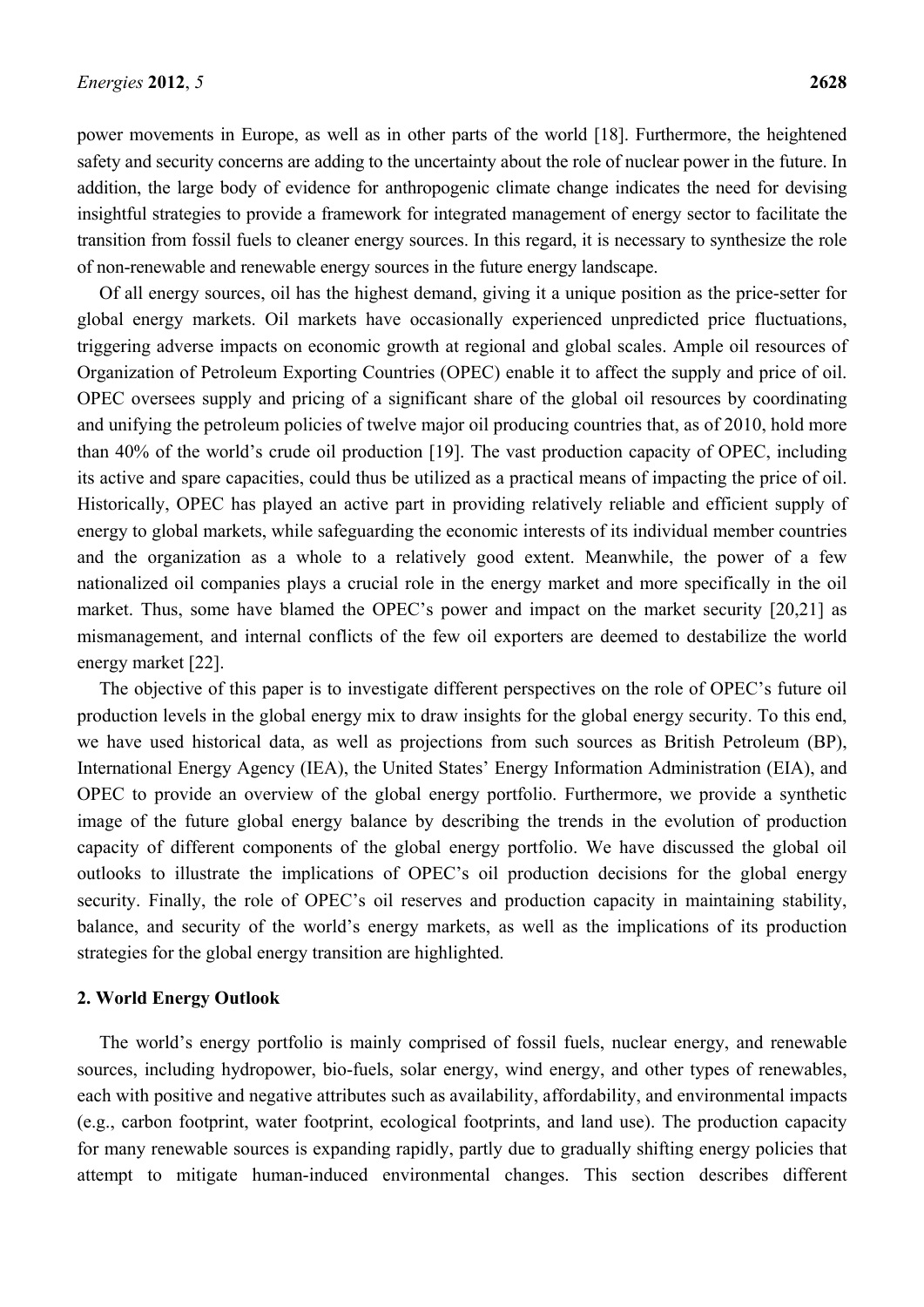components of the world energy portfolio, illustrating the historical and projected share of each energy source in world energy balance.

### *2.1. Oil and Natural Gas Liquid*

Oil and natural gas liquid (NGL) are two essential components of the world energy portfolio that are markedly critical for industrial, technological, and socio-economic growth of nations. Oil and NGL continuously drive international competition among major consuming nations seeking ways and means of securing sufficient energy for improving their socio-economic and technological status. Brandt [23] compared the ability of different models (e.g., linear and bell-shaped curves) to characterize historical oil production on regional, national, and multinational scales in hindsight, and demonstrated that projection of the total amount of the ultimately recoverable oil is a challenging task. The Hubbert linearization model estimates the ultimately recoverable resource to be 2,600 billion barrels, for all conventional liquid fuels combined [24]. As of 2010, the amount of world's proven oil and NGL is estimated at about 1,380 billion barrels of oil equivalent [1]. This figure is expected to increase as continuous explorations result in securing more crude oil and NGL resources, in an effort to respond to increasing global demand. Figure 1 shows historical trend of oil and NGL consumption. The data demonstrate a steady growth in oil and NGL consumption with occasional fluctuations such as in early 1980's, and most recently, in late 2000's.



**Figure 1.** Historical trend of world's oil and NGL consumption (Source of data: BP [1]).

The geographical distribution of the world's proven crude oil and NGL resources are quite heterogeneous. For example, the proven crude oil and NGL shares of Middle Eastern countries is greater than that of all other countries of the world combined. While more than half of the world's proven crude oil and NGL is found in Middle East, production of oil and NGL in this area approximately amounts to 30% of total global production, about 9% of which is consumed locally. By contrast, the United States, Europe, and China consume more than half of the world's produced oil and NGL. Figure 2 illustrates the global distribution of world's proven crude oil and NGL reserves, production, and consumption at the end of 2010.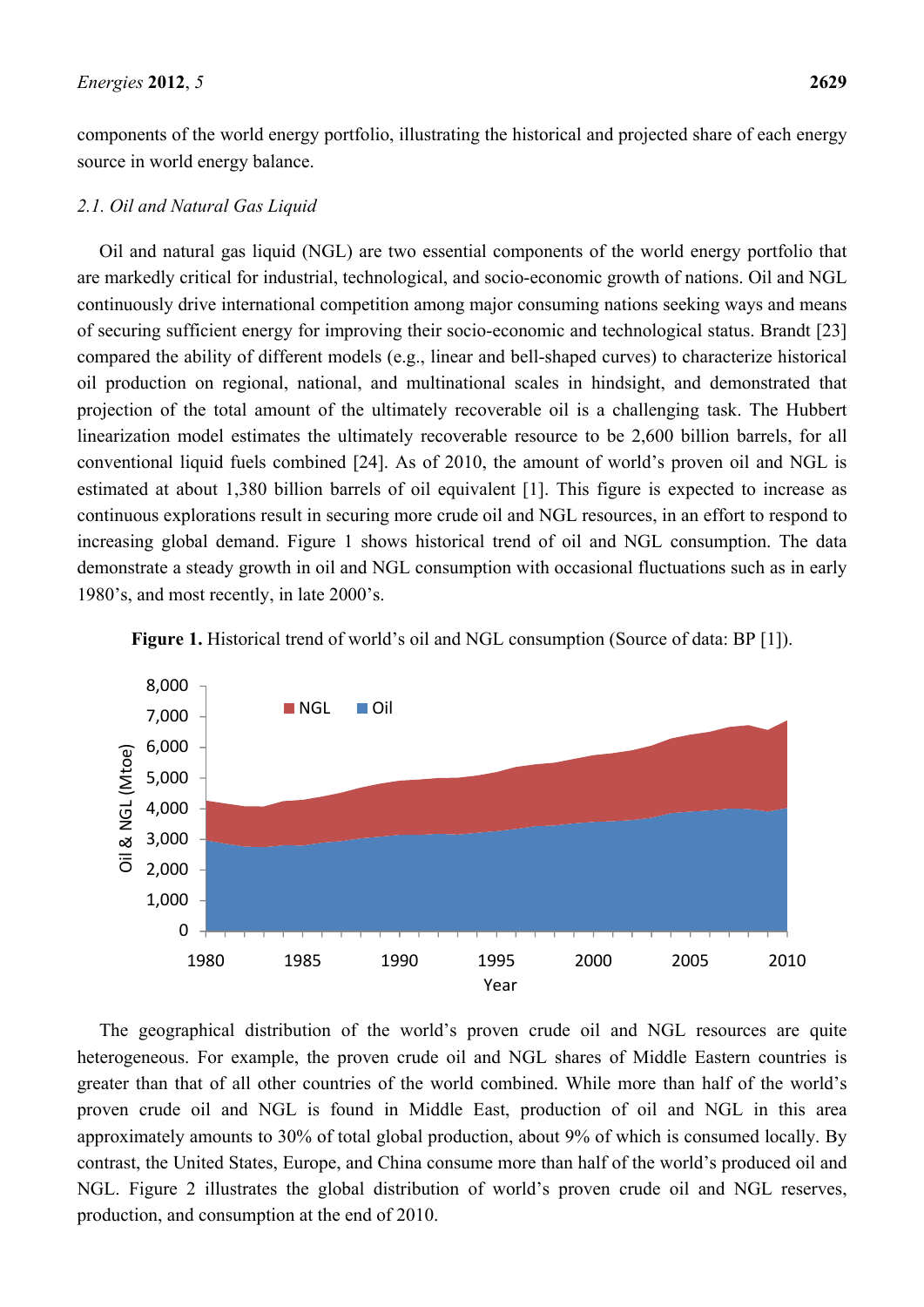**Figure 2.** Continental/regional distribution of world's proven crude oil and NGL reserves, annual production, and annual consumption in 2010 in billion barrels (bbl) and trillion cubic meters (tcm) (Source of data: BP [1]).



## *2.2. Non-Conventional Liquid and Gas Sources*

Non-conventional liquid energy sources include shale oil, gas-to-liquids (GTL), coal-to-liquids (CTL), extra heavy oil, oil sands, and biofuels. As the conventional liquid resources become less affordable, the popularity of non-conventional liquid resources increases in the energy markets, and their economic efficiency is expected to improve under high oil price projections. However, with the current state of technology, the production process for these sources is generally less efficient and has more environmental problems than conventional liquids. The current and projected annual global non-conventional liquid fuel production (Figure 3) suggest that production of non-conventional liquid fuels, excluding biofuels which are discussed separately, is projected to increase significantly [25]. In particular, oil sands, extra heavy oil, and coal-to-liquids are expected to dominate the non-conventional liquid fuel mix.

Natural gas will play a central role in meeting the world's energy needs for the next few years. Growth in demand for gas far surpasses that for the other fossil fuels due to its more favorable environmental and practical attributes, and constraints on developing low-carbon energy technologies. The recent development of the non-conventional gas sources has transformed the outlook of the world gas market. In the United States, for example, over a third of the increase in gas production comes from non-conventional sources such as shale gas, coal-bed methane, and tight gas [26]. The new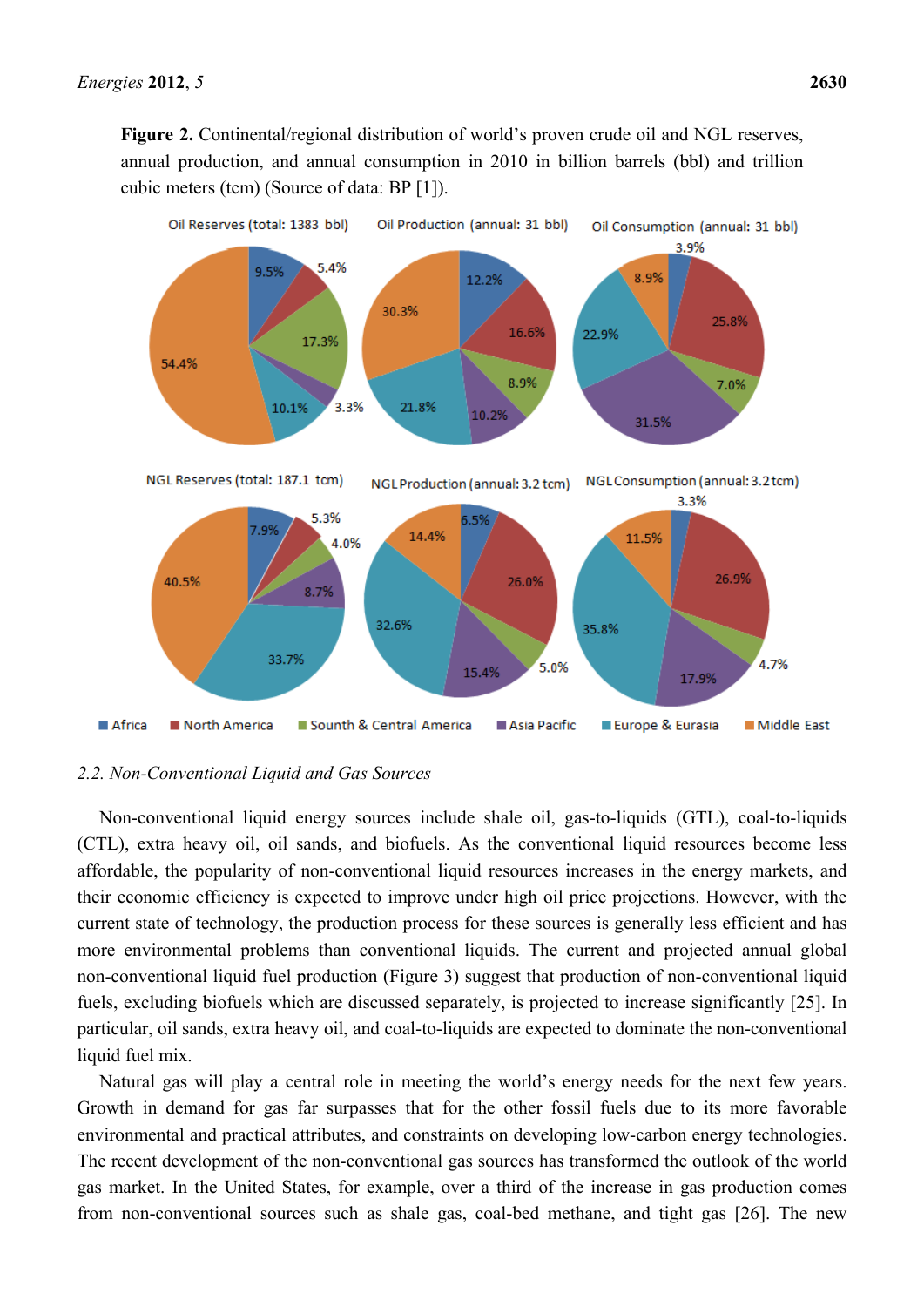technology of drilling, which increases productivity and lowers production costs, has significantly increased the U.S. supply of gas and, consequently, led to lower gas prices [8]. In spite of potential obstacles to the development of these non-conventional resources, such as requiring large volumes of water, higher drilling costs, the environmental impacts, and the distance from existing pipeline infrastructure, the global gas supply from these resources has been estimated to nearly double in the next twenty years [8,25]. The reduced demand due to decreased imports of the U.S. and possibly other member countries of the Organisation for Economic Co-operation and Development (OECD) could lead to less connectivity between regional markets, resulting in decreased gas prices. This potential increase in the gas supply, which significantly affects the energy market structure because of the linkage between oil and gas prices, can be an important factor for OPEC in the next few years. Figure 4 shows the current and projected annual global non-conventional gas production.

**Figure 3.** Historical and projected annual global non-conventional liquid fuel production in million barrels per day (Mb/day) excluding biofuels (Source of data: EIA [25]).



**Figure 4.** Current and projected annual global non-conventional gas. (trillion cubic feet (tcf)) (Source of data: EIA [25]).

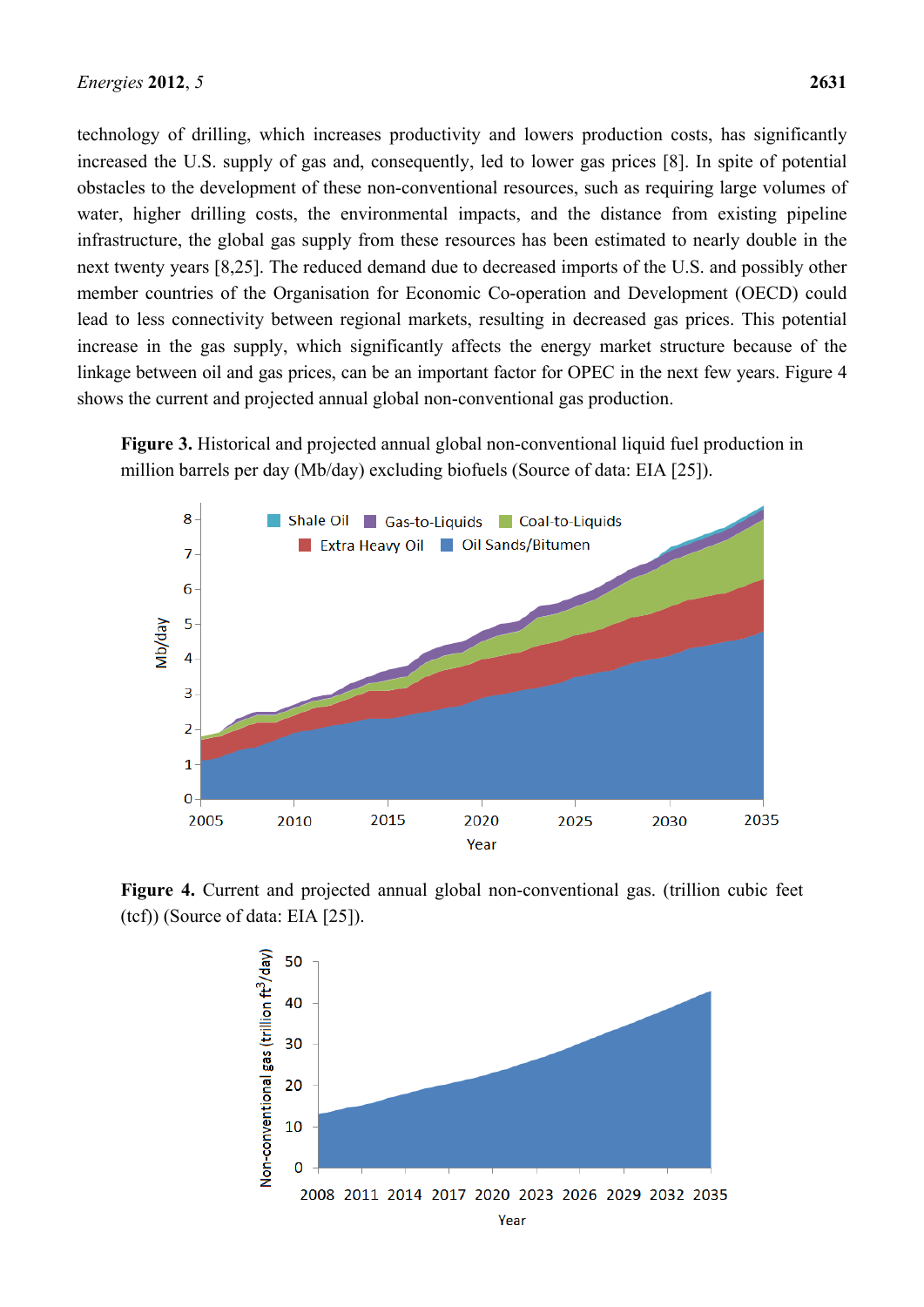# *2.3. Coal*

Coal is an abundant energy source in many areas of the world (Table 1). Coal is extensively used in various industrial processes such as steel and aluminum industry, and cement production. Figure 5 displays the evolution of world's coal production and consumption over the past three decades. The global amount of proven coal reserves is approximately 861,000 million tonnes [3]. In many countries, a significant share of total coal consumption (e.g., 94% in South Africa, 93% in Poland, and 81% in China) is used for producing electricity [17]. The USA, the Russian Federation, and China collectively hold about 60% of global coal reserves. During the past decade, the consumption of coal outpaced other types of non-renewable energy sources with an average annual growth of 4.9% [3]. Global consumption of coal is projected to grow by 60% by 2030, over 50% of which is due to increased demand by power generation sectors in China and India [8]. In fact, a plentiful supply of indigenous coal has enabled China and India to use this resource as an affordable primary energy source for their rapidly growing economies. It is worth noting that coal, in its conventional way of use, is one of the most polluting energy sources, especially in terms of greenhouse gas (GHG) emission [27].

|  | <b>Table 1.</b> Continental/regional share of proven coal reserves, annual production, and annual |  |  |  |  |
|--|---------------------------------------------------------------------------------------------------|--|--|--|--|
|  | consumption in 2008 (Source of data: WEC [3]).                                                    |  |  |  |  |

| <b>Continent/Region</b> | <b>Reserve</b> | <b>Production</b> | Consumption |
|-------------------------|----------------|-------------------|-------------|
| Africa                  | 3.68%          | 3.79%             | 2.77%       |
| North America           | 28.49%         | 16.94%            | 17.95%      |
| South America           | 1.45%          | 1.30%             | $0.72\%$    |
| Asia                    | 26.51%         | 56.82%            | 61.18%      |
| Europe                  | 30.78%         | 15.14%            | 15.50%      |
| Middle East             | 0.14%          | 0.04%             | 0.26%       |
| Oceania                 | 8.94%          | 5.97%             | 1.61%       |
| Total (Mtoe)            | 421,900        | 3,470             | 3,470       |



**Figure 5.** Historical trend of world's coal production/consumption (Source of data: BP [1]).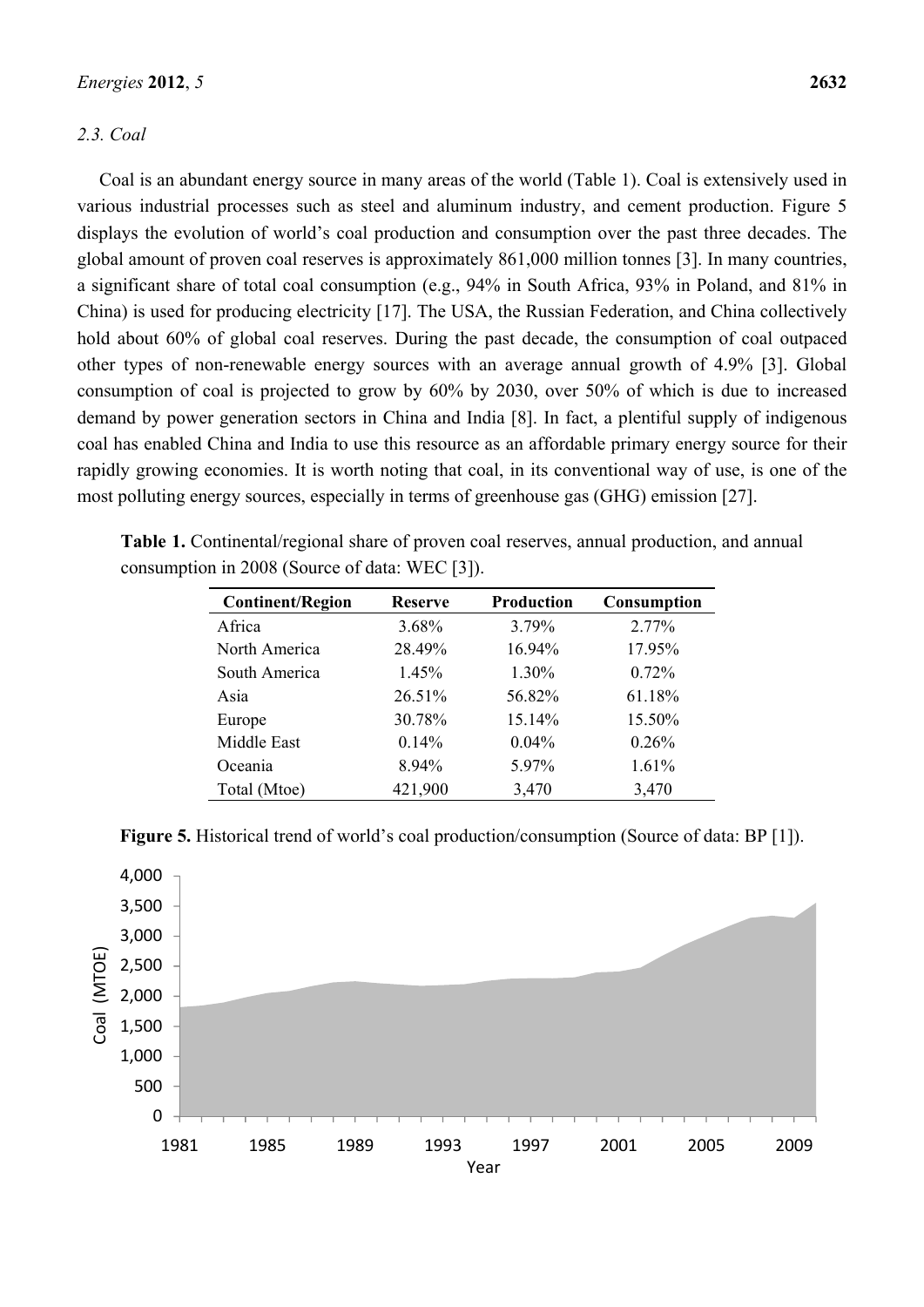### *2.4. Nuclear Energy*

Nuclear energy has been considered by some as a suitable candidate for substituting fossil fuels since it has become a well-established low-carbon emission technology, capable of meeting large-scale electricity demand [28–30]. Figure 6 shows the global and regional trend of nuclear energy production. The OECD countries and former Soviet Union produce majority of the world's nuclear energy. Nuclear energy production grew rapidly from early 1970s until early 1980s when it experienced a step-like increase in production. Global nuclear energy production has continued to grow after the peak of production expansion in the mid-1980s with minor occasional decreases, although the increase has somewhat slowed down in the 2000s, and the decrease in production in OECD countries has become more apparent towards late 2000s.

**Figure 6.** Global and regional evolution of world's nuclear energy production (Source: IEA Key World Energy Statistics© OECD/International Energy Agency 2010a, page 16 [5]).



Proponents of this energy advocate that it can be efficiently and reliably produced from a plentiful supply of uranium worldwide, reducing vulnerability of nuclear-generated power to fossil fuel price fluctuations [29]. Given the increasing concern about anthropogenic climate warming, nuclear energy is deemed to play a growing role in the global energy mix in the future [30]. IEA projects that the world's share of nuclear-generated electricity will grow by, approximately, 13% by 2030—a 46 GW increase over 368 GW in 2005. Furthermore, IEA's projection for a scenario of rigorous technological advancement, enforcement of policies favoring low-carbon emission energy use, and additional investment in the nuclear energy sector show about 40% growth over 2005 levels. This growth may contribute to nearly 10% of the avoided carbon emissions in 2030 [31]. However, it is necessary to address a number of issues in order to implement a robust nuclear energy plan at the strategic and project level. Construction of nuclear power plants requires a large amount of capital, making it difficult for the private sector to invest in nuclear energy [32]. Thus, in addition to technological and technical considerations, the implementation of nuclear energy programs will require a top-down approach founded on governmental policies to reduce investment risks or incentivize investment and address public concerns at local, national, and international scales about the safety of nuclear power plants and disposal of radioactive waste [28,30,32].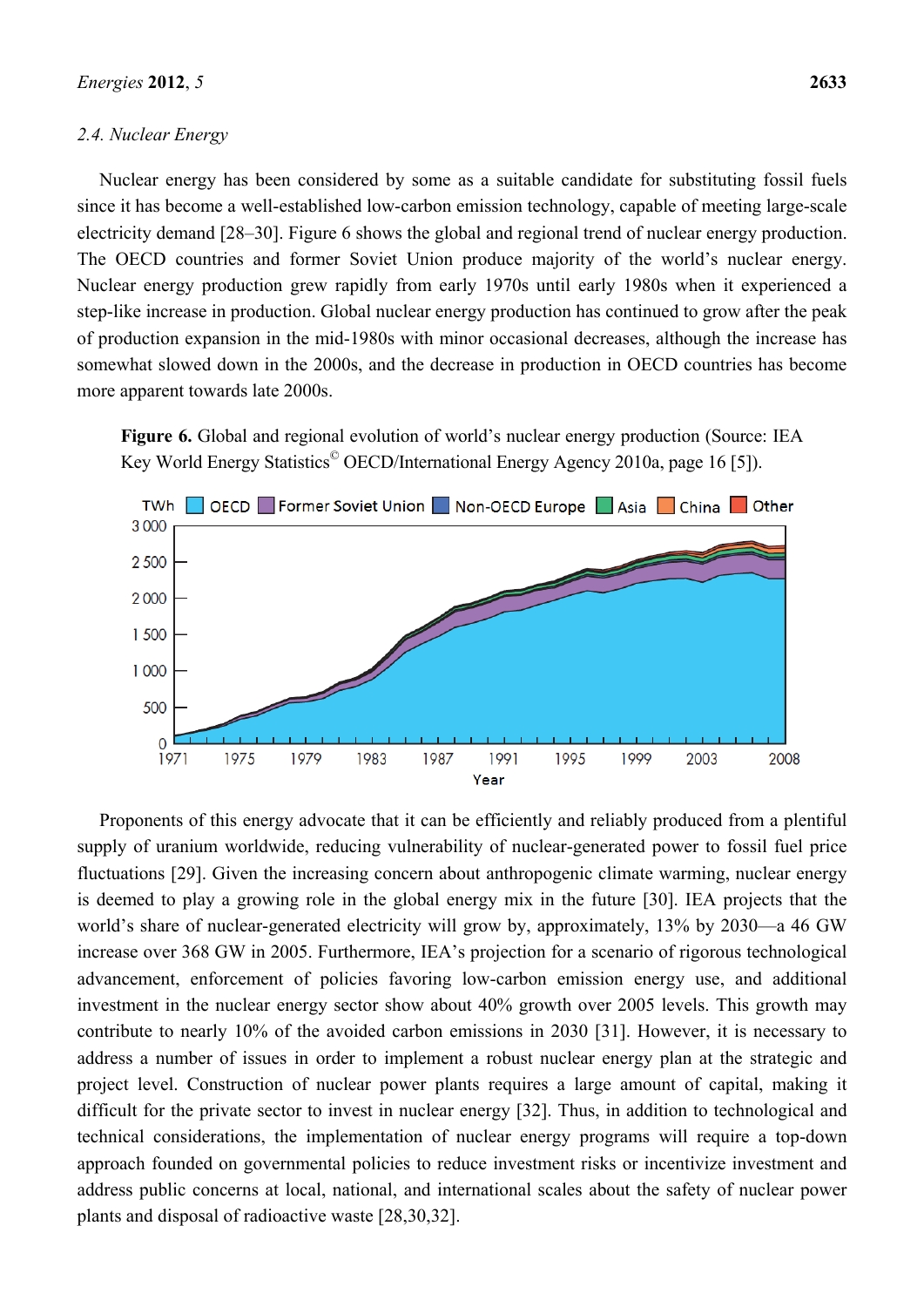#### *2.5. Hydropower*

As a cheap, flexible, and relatively clean (with low GHG emissions) energy source [33], hydropower is used as a source of energy by more than 160 countries, and currently supplies about 16% of the world's electricity production, which approximately amounts to 775 Mtoe. Figure 7 shows the historical trend of global and regional hydroelectricity production. The slight growth in hydroelectricity production in OECD member countries, represented by a nearly flat line, denotes that stable hydropower generation capacity has largely been exploited in these countries. The same holds true for non-OECD European countries and former Soviet Union. The global growth in hydroelectricity production is chiefly due to increasing production in China, Latin America, Africa, and Asia excluding the Middle East. Middle Eastern hydropower production comprises a very small proportion of global production. While hydropower production capacity is expanding in North America and Europe, the bulk of capacity expansion is occurring in the developing countries. China and India, in particular, may see hydropower as a potential source of energy that can decrease their reliance on fossil fuels. However, it is unlikely that increased hydropower production in these two countries can contribute significantly to meeting the energy needs for which fossil fuels are currently used.





## *2.6. Biofuels*

Anthropogenic alteration of natural processes such as climate change is raising concerns about sustainability of existing energy resources available to humans. Biofuels are viewed by many as a suitable renewable energy source, which can be used as a sustainable alternative for fossil fuels in the primary energy mix, especially in transportation and electricity generation sectors [34]. As shown in Figure 8, production of biofuels has grown steadily over the past decade, albeit more rapidly in the mid-, and to a lesser extent, late 2000's [1]. Advocates of biofuels attribute a host of benefits to this energy source, including improving local energy security and trade balances, opportunities for socio-economic development in rural areas, and providing a sustainable context for producing energy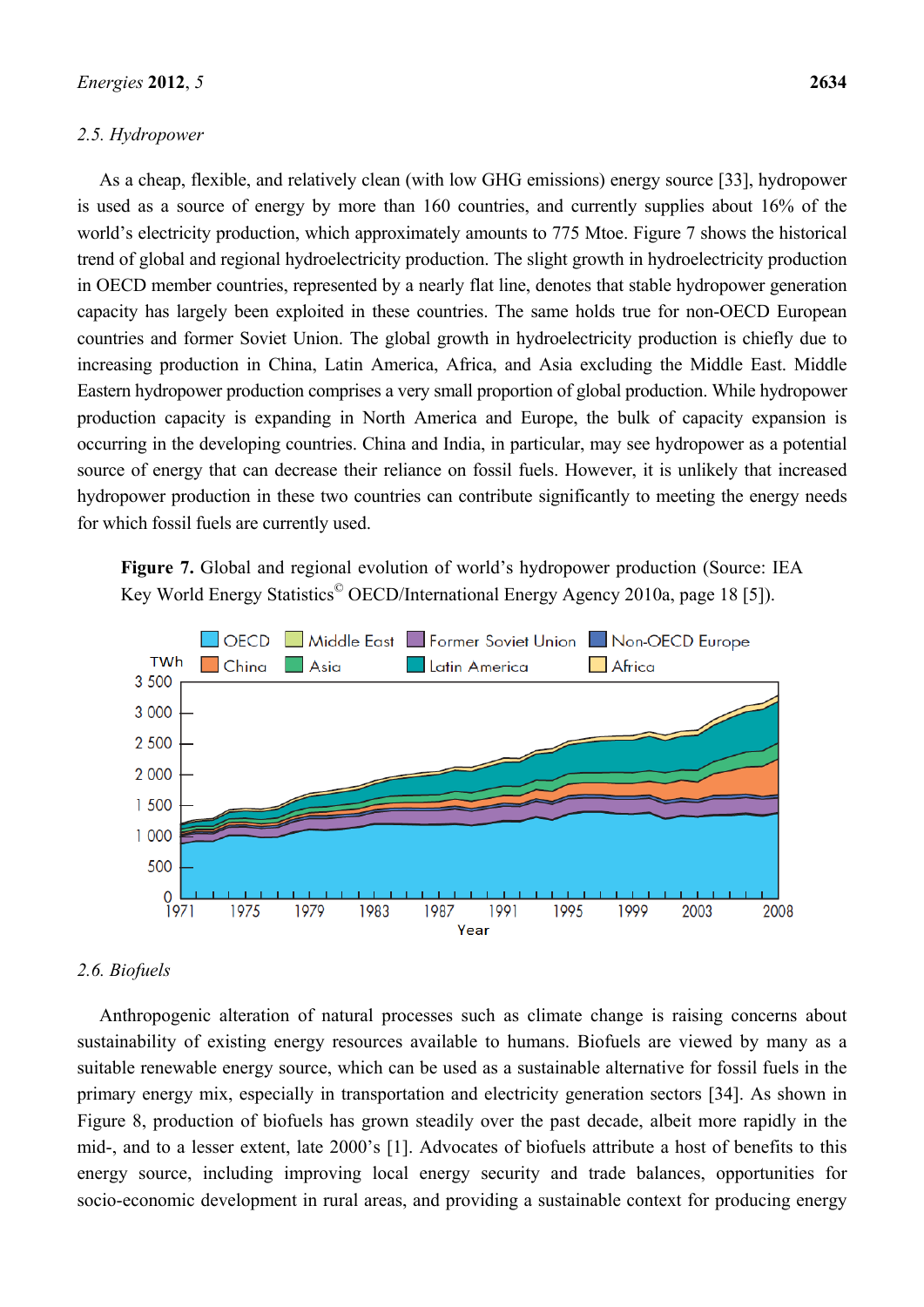using waste and residues. As of 2010, biomass resources comprise about 10% of annual primary energy consumption worldwide [3].





Comprehensive and systematic investigation of biofuels' potential for substituting fossil fuels seems necessary before they can ground substantial changes in energy policies at national and international scales [12,13]. Two key factors constraining the use of biomass for producing biofuels are natural resources availability and choice of energy crops [3]. Land and water availability alongside changes in food demand may impose limits over biomass production. Furthermore, the choice of energy crop species that can be planted in a given geographic area will determine the biomass yield, which is critical for viability of biomass production projects. In particular, land use change for biofuel production has raised concern in regards to the production and price of food [35]. The resulting land use change can have considerable impacts on the carbon balance of a biofuel, and can increase GHG emissions, as compared to regular gasoline [11,35]. Additionally, the high water demand of biofuels has been a source of concern for other researchers [36]. Second generation feedstocks (woody crops) have been demonstrated to be superior to first generation feedstocks (e.g., sugar, starch, and vegetable oils) due to their lower effective cost and natural resource impacts [37]. The noted concerns and opportunities suggest that local and global biofuel production capacities, and implications for mitigation of GHG emissions, and changing climatic conditions need to be better understood before the biofuels' long-term share in the global energy portfolio can be projected realistically [12,38].

# *2.7. Wind Power*

Wind energy is free of the typical constraints limiting other types of energy as it is available in vast geographical extents across the globe. Some researchers have provided striking estimates of wind power potential for accommodating the entire global electricity consumption [39]. For example, in Europe the off-shore wind power generated within 30 kilometers from the coastline is estimated to be sufficient for meeting electricity needs of the whole European Union [3]. The world's actual cumulative installation of wind turbine capacity is illustrated in Figure 9. Global wind power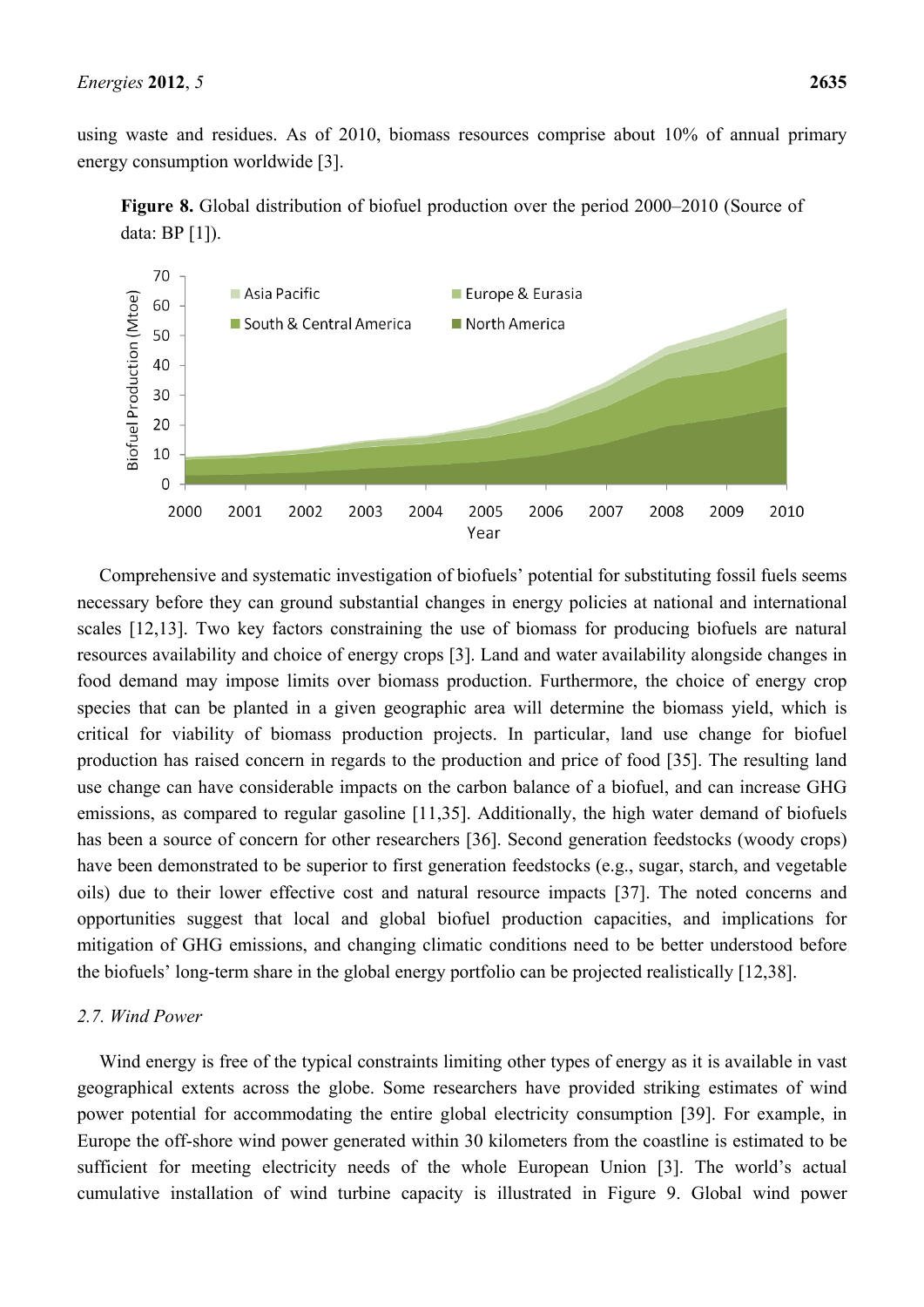generation capacity grew rapidly in the late 1990's, nearly doubling every three and half years. The growth was even faster in the early 2000's, making it one of the fastest growing energy generation technologies. While increasing environmental awareness is part of the reason for rapid growth of wind energy generation capacity in the developed world, this energy source is of interest to developing countries as well, especially in areas with high average wind speed where electricity is urgently needed [3]. It is thus plausible to expect that the wind power production will continue to grow as the debates over climate change and energy policies gradually shift towards use of cleaner energies.



**Figure 9.** World's cumulative installed wind power capacity (Source of data: BP [1]).

#### *2.8. Solar Energy*

Solar energy is another example of widely available renewable energy source whose share in the global energy balance will grow over the next few decades. Most recently, in one sunny spring-day of 2012, Germany supplied 50% of its electricity production from solar panels [40]. Data from IEA Photovoltaic Power Systems Program (2011) demonstrate that throughout the 2000s, the solar energy production capacity of the 28 countries that are participating in the IEA Photovoltaic Power Systems Program (PVPS) has increased very rapidly (Figure 10) [41]. As of 2011, the electricity generation capacity using solar energy in PVPS countries amounts, approximately, to 35 GW. Although a very small share of the total electricity produced, this amount of electricity production is over fifty times larger than that of 2000, demonstrating the fact that solar energy production has probably grown faster than any other method of energy production [41]. At the end of 2011, about 5 GW of electricity was generated in the rest of the world utilizing solar energy, mostly in developing countries, including China [1]. While solar energy production capacity is growing worldwide, it is difficult to envision the contribution of this energy source to become comparable to fossil fuels in foreseeable future.

The renewable energy mix comprises hydropower, biofuels, wind power, solar energy, and other renewable energy sources including wave energy, tidal energy, and geothermal energy, among others. As of 2011, hydropower is the most significant renewable energy contributor to global electricity production [11]. Figure 11 presents global evolution of renewable energy use over the past decade, excluding hydropower consumption, as reported in BP Statistical Review of World Energy in 2011 [1]. The figure illustrates the conspicuous growth of renewable energy use. To put the numbers of this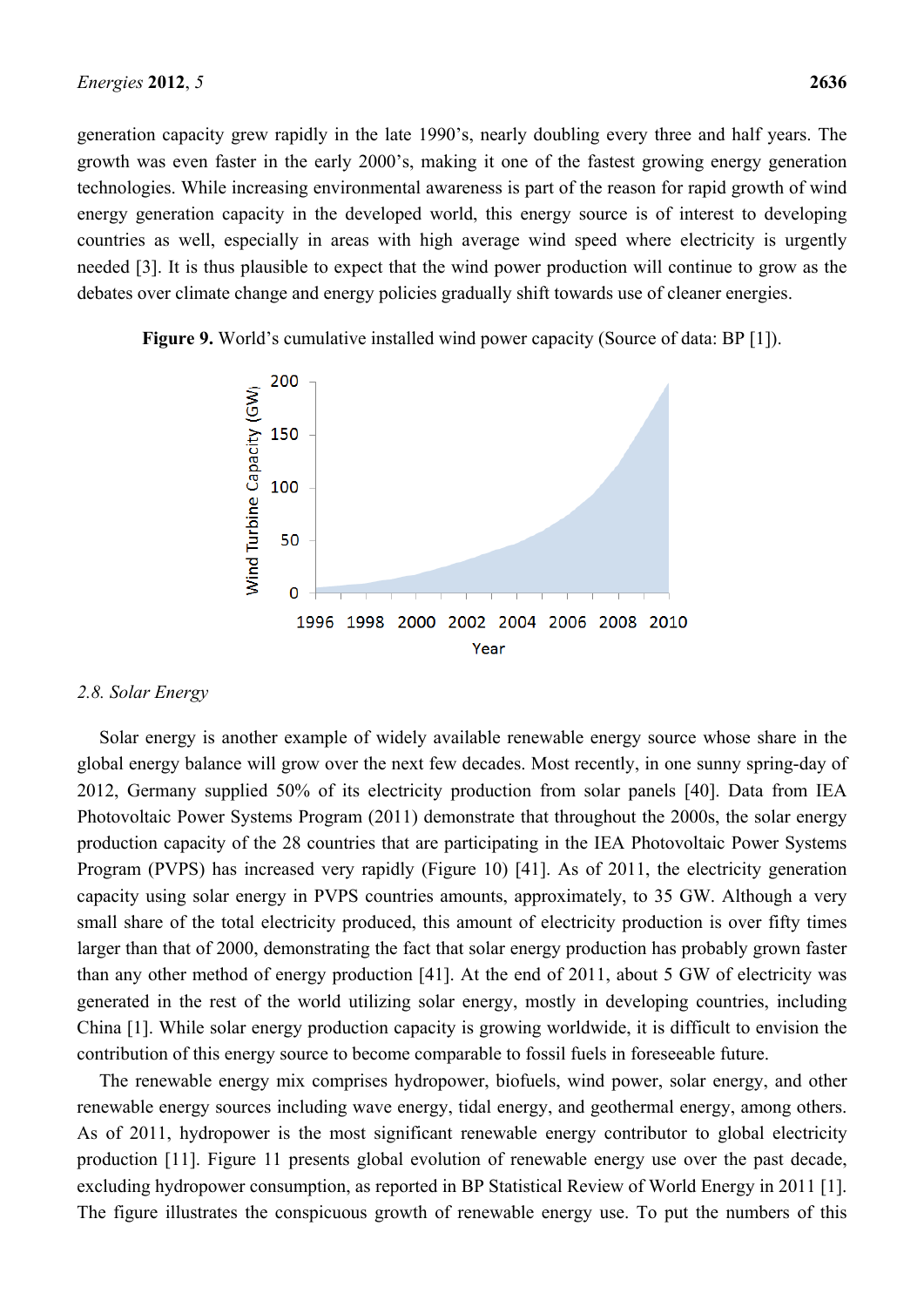figure in perspective, consumption of renewable energies in 2008 was about 13% of the world's total primary energy use, demonstrating the fact that renewables, although important, currently have a small contribution to the world's energy balance. Figure 12 portrays the breakdown of contribution from various components of world energy portfolio to total primary energy consumption in 2008, illustrating the dominance of fossil fuels [5].

**Figure 10.** Photovoltaic countries cumulative installed solar power capacity (Source of data: BP [1]).



**Figure 11.** World's cumulative consumption of renewables excluding hydropower (Source of data: BP [1]).

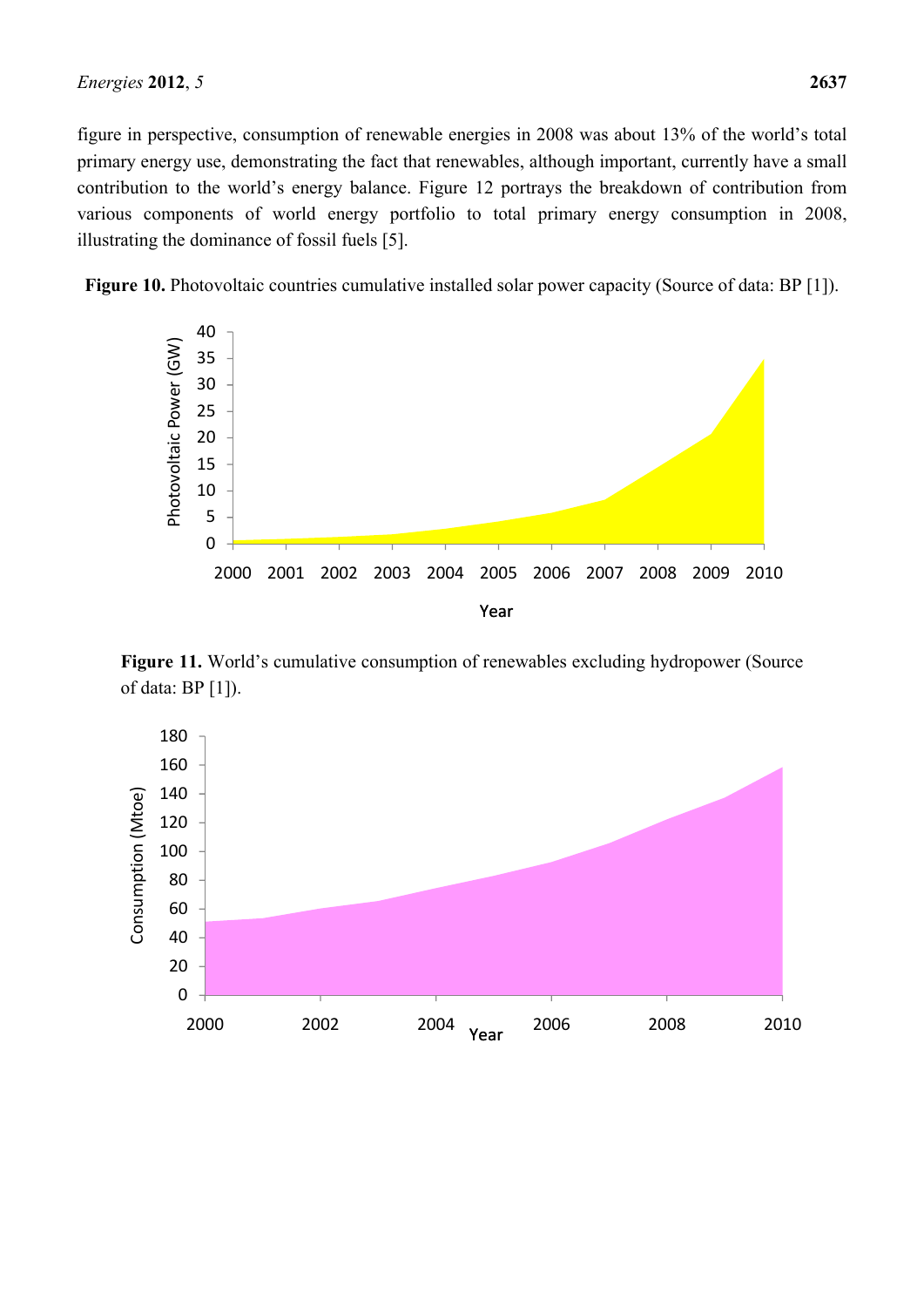**Figure 12.** Shares of different energy sources in total primary energy consumption in 2008 (Source: IEA Key World Energy Statistics© OECD/International Energy Agency 2010a, page 6 [5]).



# **3. OPEC and World Energy Outlook**

Bentley *et al*. [42] provided a review of energy and socio-economic data sources, modeling approaches, and assumptions for several contemporary forecasts of the global oil supply. They identified two main classes of forecasts, *i.e*., peak forecasts and quasi-linear forecasts. The peak forecasts anticipate the peak of oil production to occur by 2030 after which point the global production of oil will decline, whereas the quasi-linear forecasts anticipate that global oil production will continue to rise in response to demand or it will plateau around the year 2030 [42]. The peak oil forecasts are essentially based on the finiteness of oil arising from physical limits on feasible extraction rates. Counterarguments to these forecasts have been made based on the inaccuracy of previous peaking forecasts, adequacy of proven global reserves for sufficient production, and discovery of new reserves [43]. Although some of these arguments like potential room for expansion of proven reserves appear legitimate despite the uncertainties regarding investment decisions [43], Jakobsson *et al*. [44] challenge these arguments' scientific rigor, demonstrating that they are "unconvincing on both theoretical and empirical grounds." While the outcome of the quasi-linear analyses can be questioned and critiqued on several physical, socio-economic, and political grounds, like any other projection, they nonetheless provide plausible projections for future energy mix, which have important implications for the global energy security.

The quasi-linear and peak oil projections have, respectively, provided high and low oil production forecasts [45]. These forecasts range from 39.3 Mb/day to 105.2 Mb/day, the majority of which are larger than the median 91.45, and a significant number are in the range of 60–80 Mb/day. The projections of oil production by 2030 from such sources as EIA, IEA, and OPEC are on the higher end of the forecasts whereas other sources including LBST, Campbell, Peak Oil Consulting, and Uppsala University's Global Energy Systems Group provide peak forecasts in the lower range [45]. Table 2 summarizes key assumptions and projected attributes for these examples of global oil production reference forecasts for 2030.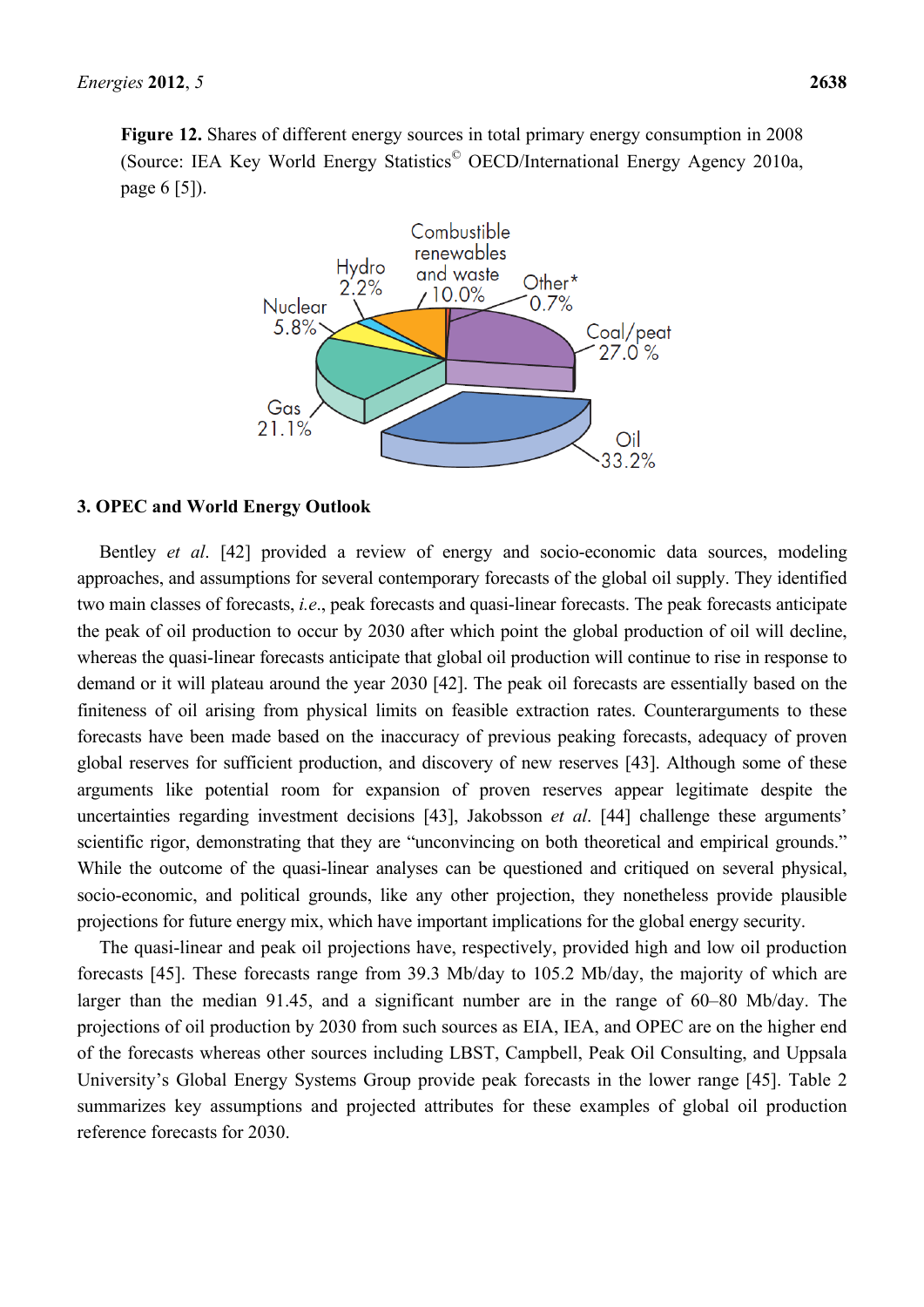| Forecast        | <b>Forecast source</b>  | Key assumptions $†$                  | Key projected attributes <sup>†</sup> |  |
|-----------------|-------------------------|--------------------------------------|---------------------------------------|--|
| High production | IEA, EIA, and OPEC      | Ultimate recoverable resource:       | Average oil price:                    |  |
|                 |                         | $3,345-3,577$ billion barrels        | US \$106-123                          |  |
|                 |                         | Average annual economic growth rate: | Average Production or supply:         |  |
|                 |                         | $3.1\% - 3.5\%$                      | 96.5-105.7 Mb/day                     |  |
|                 |                         | Average annual global population     | Average decline rate:                 |  |
|                 |                         | growth:                              | $4\% - 8.5\%$                         |  |
|                 |                         | $0.9\% - 1.0\%$                      |                                       |  |
| Low production  | LSBT, Campbell, Peak    | Ultimate recoverable resource:       | Average Production:                   |  |
|                 | Oil Consulting, Uppsala | 1840–3150 billion barrels            | $39.3 - 75$ Mb/day                    |  |
|                 | Global Energy Systems   |                                      | Average Post-peak average             |  |
|                 | Group                   |                                      | decline rate: $2\% - 4.5\%$           |  |

**Table 2.** Examples of global oil production reference forecasts summarizing the range of key assumptions and projected attributes for 2030 (adapted and updated from Sorrell *et al*. [45]).

† Source of data: IEA [5], EIA [25], OPEC [46], Bentley *et al*. [42], and Sorrell *et al*. [45].

It is particularly worthwhile to investigate the dynamics of the global energy portfolio under high oil production projections due to high demand for this energy source coupled with crucial dependence of member countries of OPEC on oil production as their primary means of generating revenues. The reinforcing feedback mechanism between the need of both buyers and sellers to trade oil is a difficult challenge to overcome in order to move towards a more balanced global energy mix. For this reason, a number of energy perspectives from the high-oil production forecasts have been discussed in the present synthesis to draw insights for the global energy outlook, as well as the role of OPEC in the future oil production and supply in an oil-dominated future. Understandably, these energy outlooks are not exhaustively representative of what will actually happen in the future. Rather, they represent the probable future energy scenarios based on certain assumptions and conditions. We have discussed the projections from EIA in greater detail as they characterize a wide range of possible global oil outlooks under a variety of price and production scenarios.

The IEA has estimated that fossil fuels will account for more than three quarters of the overall increase in energy use between 2007 and 2030 [8]. Based on the reference scenario of IEA's projection, if the global energy policies remain unchanged, the world will increasingly rely on large-scale supplies of oil and NGL sources and their share in the world energy portfolio will likely increase from 57% in 2002 to approximately 60% in 2030 [8]. Continued reliance on oil and NGL may potentially translate into an increase of about 70% in the global demand within the next two decades. These projections further reveal that, even if governments decide to adopt low GHG emission policies, the total global demand for oil and NGL may only decrease by about 10% and 11%, respectively [8]. In order for this reduction to actually take place alternative energy sources should be introduced in an economically and technologically viable fashion while complying with prescribed low GHG emission targets.

The reference case for the OPEC's own projections assumes that world population will maintain an increasing trend, reaching 8.3 billion by 2030, about 95% of which will be population increase in developing countries [46]. Notwithstanding the significant variability in regional economic growth (e.g., China and India), the reference case assumes that on average the global economy will grow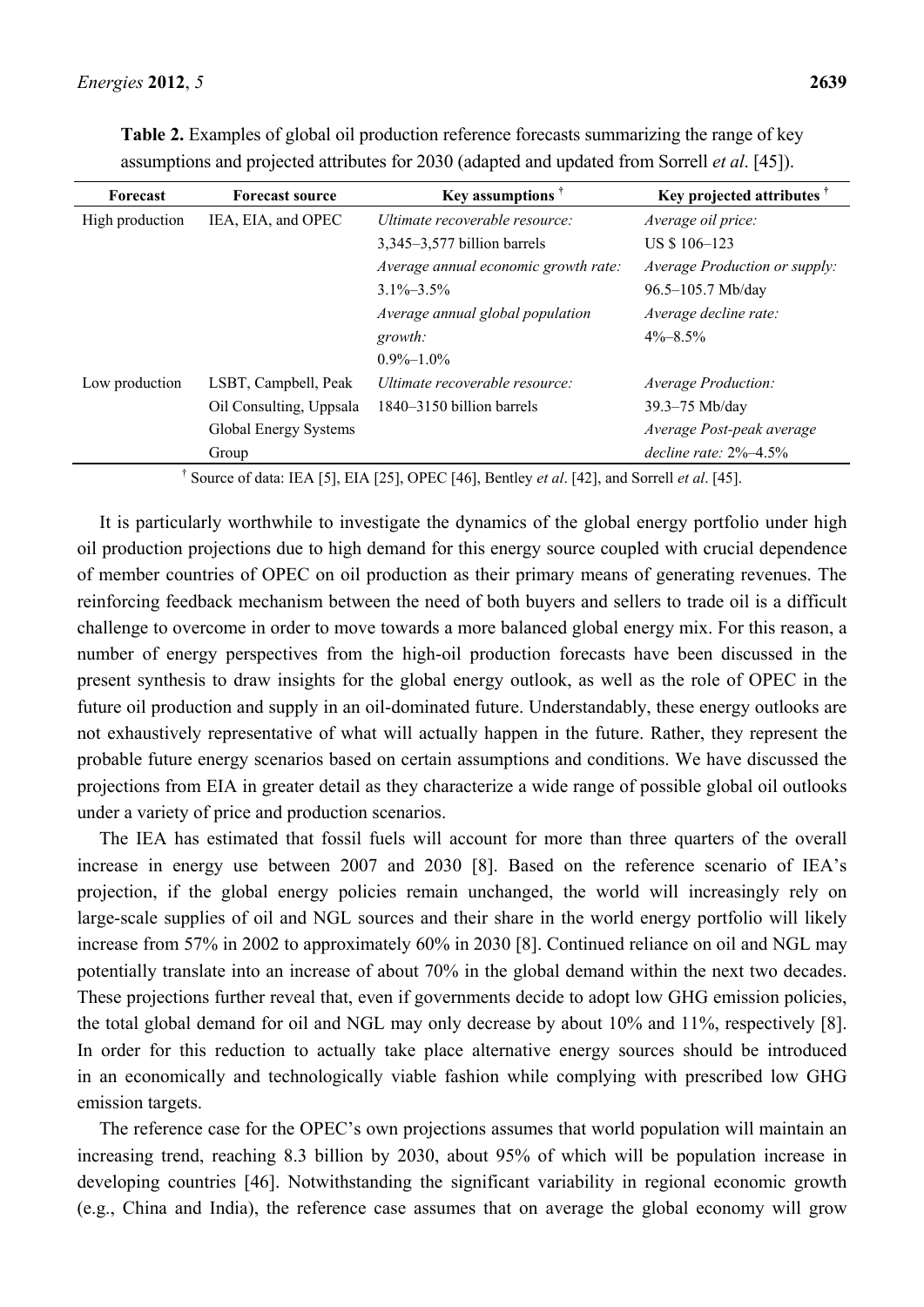steadily at 3.5% per year within the timeframe of 2010–2030 [46]. Furthermore, despite efforts to account for energy policy changes set forth by governments, this factor will likely be responsible for large uncertainties in projected energy demands. In particular, it is difficult to envision a robust global consensus with regard to GHG emission reduction policies. Although it is anticipated that extensive investment on renewables will increase the share of low-emission energies, under OPEC's reference case scenario fossil fuels will likely comprise over 80% of the world's energy mix by 2030 [46].

Figure 13 illustrates the EIA's projected trends in the production of different energy sources. In the reference scenario, which is the business-as-usual trend estimate, projections are developed based on the current technologies and regulations, regardless of the future policies and legislations that affect energy markets. The high oil price scenario characterizes increase in demand driven by higher economic growth of non-OECD countries accompanied by a decrease in oil production. The traditional high oil price scenario associates the high oil price with the decrease in oil supply by OPEC countries. Similarly, low oil price scenario relates the low oil price to the increase in the oil supply accompanied by a decrease in the oil demand. Finally, the traditional low oil price scenario assumes low oil prices will be associated with the increase in oil supply by OPEC countries. While the projected share of different energy sources varies under different scenarios, overall, the energy production from all sources is expected to grow by 2035. Oil is projected to remain the backbone of the global energy mix, especially under low oil price scenarios, which poses a challenge for non-conventional liquid fuels to become economically competitive (Figure 13a). The economic incentives and energy security concerns are likely to boost the production of non-conventional liquid fuels (Figure 13b). As shown in Figure 13c–f similar long-term trends are projected for the electricity generation capacity from natural gas, coal-fired sources, and hydropower, except the electricity generation capacity for coal-fired sources is expected to plateau under the low oil price scenario. The nuclear sources appear to be insensitive to different scenarios (Figure 13e). Furthermore, the growth trend for wind power, solar energy, and other renewables are similar, and they become more competitive under high oil price scenarios (Figure 13g–i).

Figure 14 shows the EIA's projections of OPEC and non-OPEC world's total oil production. Under the reference scenario, the OPEC's share of oil production increases by 4% over the period of 2005–2035 (Figure 14a). If this growth rate holds into the future, OPEC will become the dominant oil producer by 2065. Figure 14b shows the OPEC and non-OPEC oil production assuming high oil price scenario over the mentioned period. Based on this scenario, the share of OPEC from total oil production increases over time, but the growth rate will be slower than that in the reference case. Under traditional high oil price scenario, OPEC will never dominate the oil market in the future due to a decreasing trend over the study period (Figure 14c). However, the traditional high oil price scenario is less likely to happen due to the oil dependent economies of the OPEC member countries, as well as the decreased market share of the oil produced by OPEC based on this scenario.

A low oil price scenario, on the other hand, portray a more powerful role for OPEC in the future energy markets. Based on the low oil price scenario, OPEC's contribution to oil production increases by 7% over the period of 2005–2035 (Figure 14d). Continuation of this trend can make OPEC the dominant oil supplier by 2038. Likewise, OPEC's share increases by 11% based on the traditional low oil price scenario and OPEC becomes the dominant oil supplier by 2026 (Figure 14e). Although the share of oil in the global energy markets is decreasing due to emerging policies addressing climate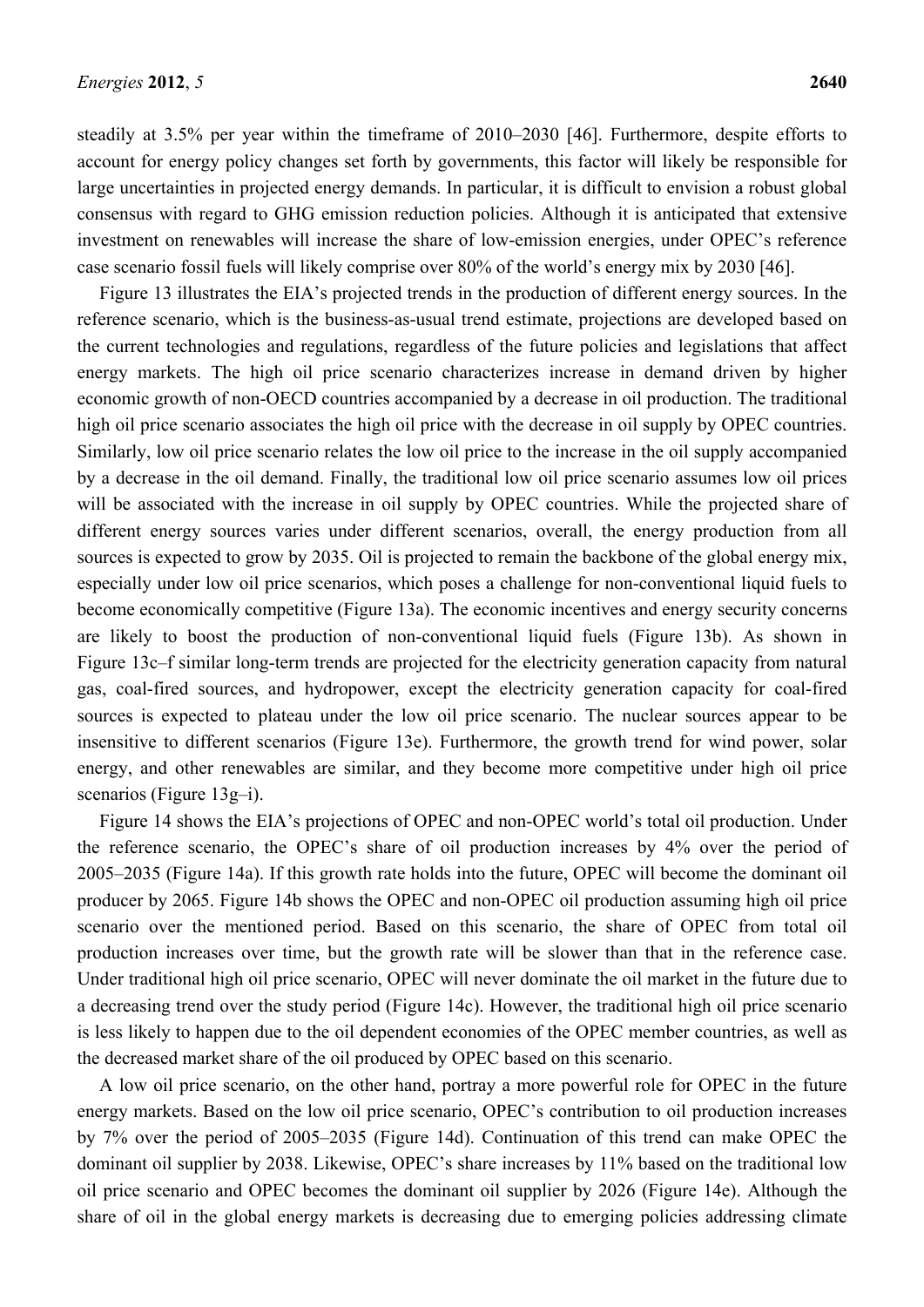change and depleting fossil fuel reserves, even under the worst case scenario (traditional high oil price scenario), the oil produced by OPEC appears to be an important component of the global energy mix, contributing to at least 10% of the total energy supply in the next two decades (Figure 14f).

In general, the non-conventional liquid fuels including biofuels become more competitive under the high oil price scenario, which may result in decreasing demand for oil in the long run and eventually, diminishing its share in the global market share. However, the scenarios of rapid expansion of the non-conventional liquid fuel production might not be effective in the short-run as they require extensive institutional and technological change in transportation and industrial sectors [47,48]. Under the EIA's reference scenario, the share of non-conventional liquid resources to the total liquid production will be increasing from 3% to 12% over the period of 2005–2035, implying the significant role of these resources in the global energy mix. However, the environmental impacts of producing energy from non-conventional liquid resources as well as the investment restrictions may become an obstacle to the further development of these sources, especially for the Canada's oil sands and Venezuela's extra-heavy oil projects.

**Figure 13.** Projected share of different energy sources in terms of liquid fuel production (Mb/day) and electricity generation capacity (EGC) (GW) by 2035 under EIA's scenarios: (**a**) reference (R); (**b**) high oil price (HOP); (**c**) traditional high oil price (THOP); (**d**) low oil price (LOP); and (**e**) traditional low oil price (TLOP) (source of data: EIA [25]).

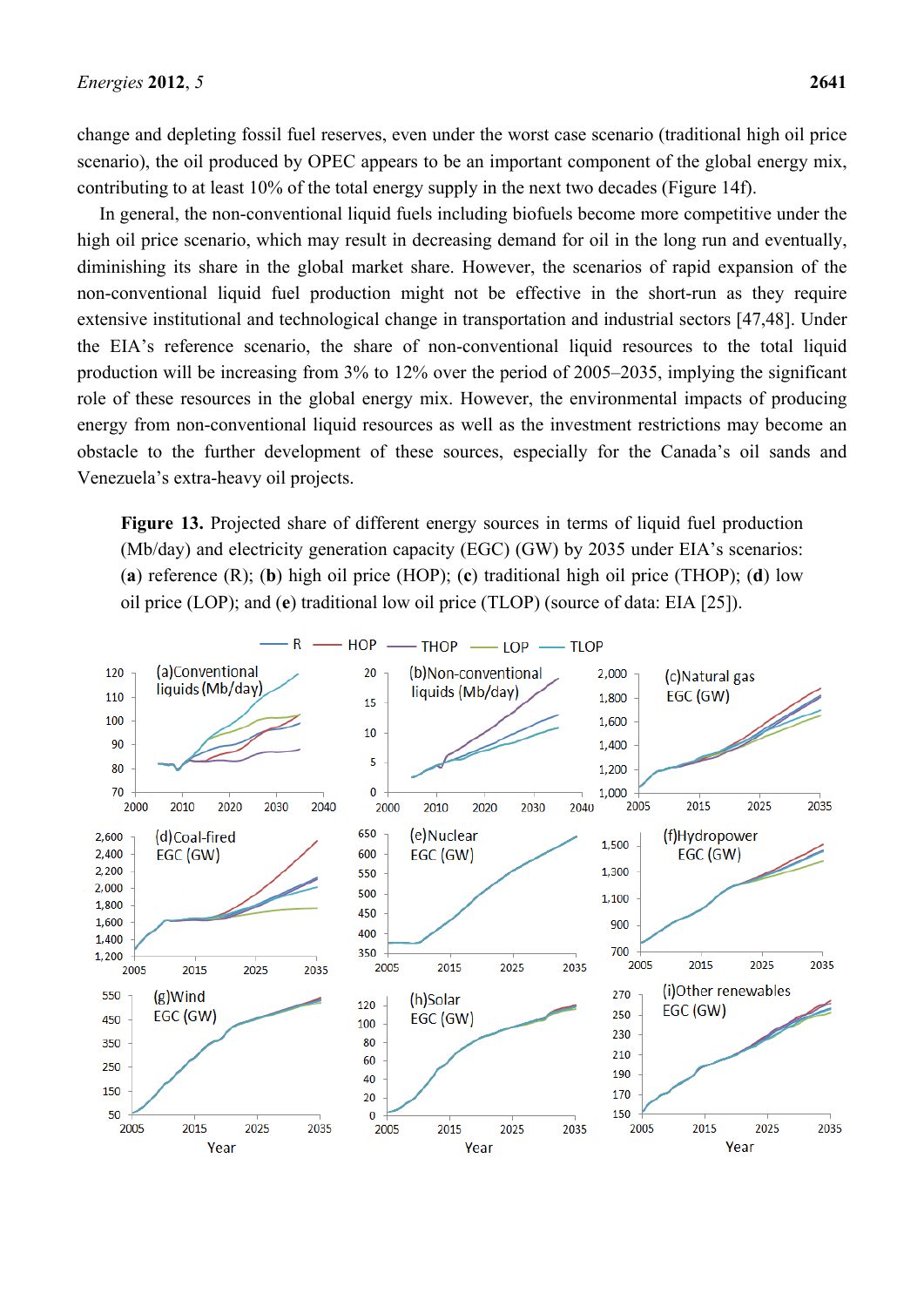**Figure 14.** EIA's projections of the world's share of total oil production (TOP) and total energy production (TEP) under different scenarios: (**a**) reference (R); (**b**) high oil price (HOP); (**c**) traditional high oil price (THOP); (**d**) low oil price (LOP); and (**e**) traditional low oil price (TLOP) (Source of data: EIA [25]).



The dichotomous debate on the global energy outlook is replete with contrasting views to the perspectives of EIA, IEA, and OPEC regarding the global oil outlook [49–51]. A recent synthesis of peak oil production by Sorrell *et al*. [52] concludes that the peak of oil production is very likely to occur by 2030. Some researchers, in fact, caution that the world's peak oil production may already have passed [53] or the production may be in a plateau state [48]. A direct link between the peak oil literature and the global energy outlook is the dire need for advancement of alternative energy sources along with institutional and infrastructural reforms in the global energy management. The high oil production scenarios are not compatible with the potential climate change mitigation policies. As was illustrated in Section 2, non-conventional liquid fuels and renewable energy sources are gaining increasing significance in the global energy mix, and transition from a fossil-fuel-based mix to a more balanced portfolio is only a matter of time. However, the existing interdependencies between an oil-dominated world and socio-economic and geopolitical stability are a critical fact, affecting the timeframe of the energy transition era [54,55]. Decisions of major oil producing organizations like OPEC can impact the timing and turbulence of the energy transition.

#### **4. OPEC's Oil Reserves and Production Capacity: Implications for Oil Security**

OPEC's ample energy resources provide an opportunity for employing stabilizing measures on the oil market. For instance, OPEC's production restraints coupled with growing demand for oil resulted in a significant increase in oil price toward the end of 2010 [1]. Figure 15 presents historical trend of OPEC and non-OPEC proven oil and NGL reserves using data from BP Statistical Review of World Energy [1].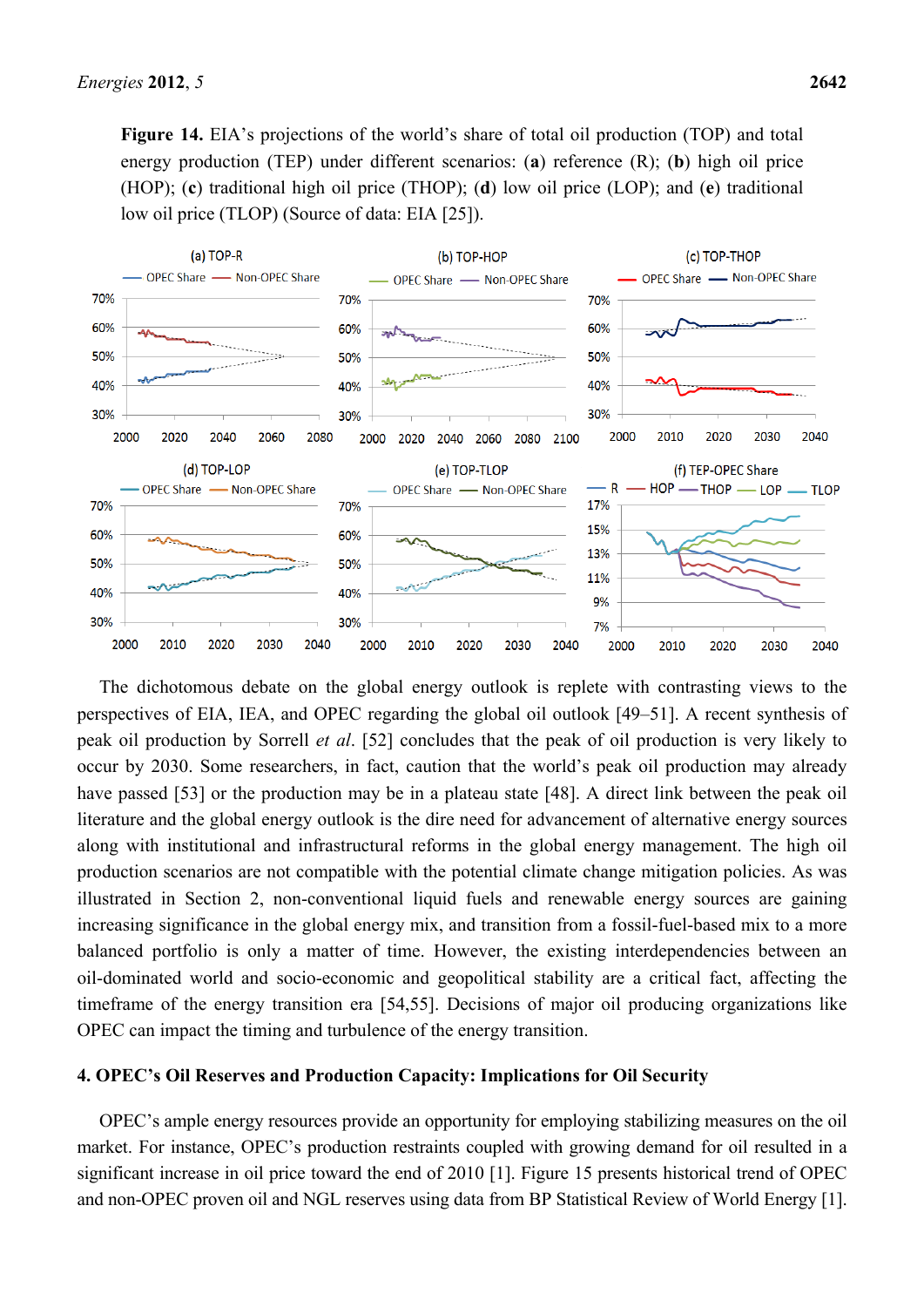This figure illustrates that OPEC member states collectively possess more than 80% of the world's proven oil and NGL reserves. Also, Figure 15 shows that nearly all supply shocks are generated by OPEC's production. Based on EIA's reference scenario, OPEC's oil production would need to be increased by about 25% over the current production levels if OPEC were to maintain its share in the global oil markets in 2030 [25]. In the current synthesis, we treat OPEC as one large energy producing unit, which will have a unified strategy about the global energy decisions. The intra-OPEC dynamics and disputes regarding the logistics of future oil production in response to increasing consumption are thus assumed to have marginal impact on OPEC's production level as a whole. OPEC members' investment in maintaining and/or expanding their oil infrastructure will be an indicator of which country will have the potential to act as the marginal supplier of the additional oil, which has important implications for the global energy security given the geopolitical volatility of the Middle East.

**Figure 15.** Historical trend of OPEC and non-OPEC proven oil and NGL reserves (Source of data: BP [1]).



OPEC has extensive potentials to help meet the rising global oil demand by 2030. Figure 16 shows the OPEC and non-OPEC projected contributions to global oil markets [19]. The global demand for oil may rise from over 80 Mb/day to approximately 105 Mb/day by 2030. The economic recovery following the recent global economic recession will potentially create a heightened growth in oil demand in the medium-term. In the long-run, throughout the period of 2010–2030, the net average annual oil demand is expected to increase by about 0.9% annually due to significant growth in demand from rapidly expanding economies such as China and India, which will likely compensate for declining oil demand from member countries of OECD.

Projected trends of energy demand provide insights into oil supply management and production capacity expansion, which can guide capital investments in oil and NGL sectors. Figure 17 shows OPEC's spare production capacity over the past four decades. The figure displays historical trends of production and spare production capacity. It is worth noting that the largest discrepancy between OPEC's oil production and available production capacity occurred in early 1980s, when OPEC was unable to use approximately half of its available production capacity. This was an artifact of over-investment in capacity expansion coupled with declining global oil demand, likely due to the price increase associated with the Iran-Iraq war [21,22].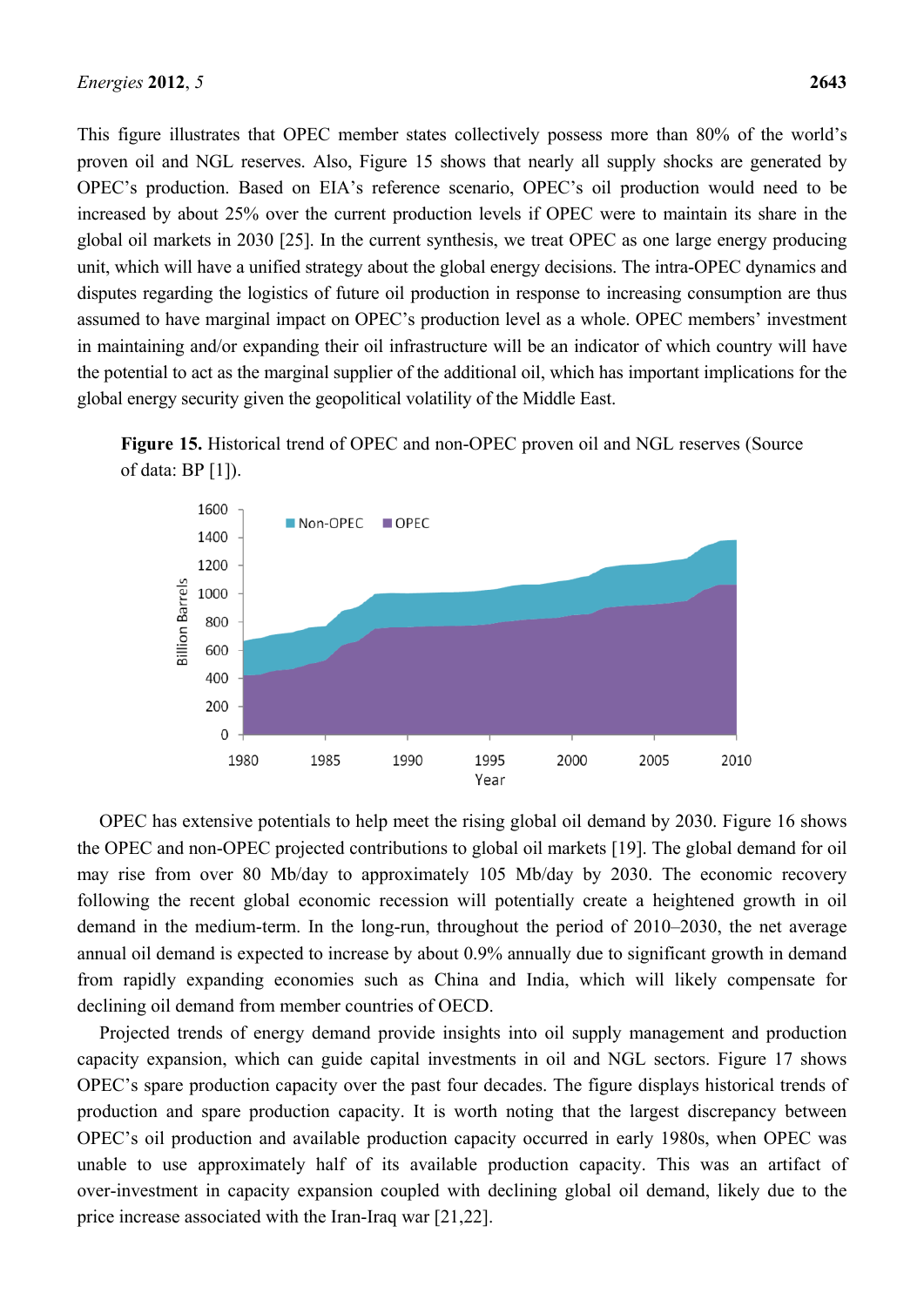

**Figure 16.** OPEC and non-OPEC crude oil supply by 2030 (Source of data: OPEC [19]).

**Figure 17.** OPEC's spare production capacity (Source: OPEC World Oil Outlook© OPEC Secretariat, 2010, p. 140 [46], data for 2010 and 2011 from OPEC, 2011 [56]).



OPEC's current and projected medium-term crude oil production capacity and supply are shown in Figure 18. The figure illustrates that in medium-term OPEC can take advantage of spare crude oil production capacity to help meet the rising demand while stabilizing the price. The figure also portrays OPEC's potential production capacity growth over the period of 2009–2014. The critical importance of retaining reasonable spare capacity was manifested in the 2000's when economic recovery after the global financial crisis drove an increase in the oil demand by more than 20% between 2002 and 2008 during which time OPEC's spare capacity fell to about 3 Mb/day. In order for OPEC to maintain its key role in global fossil fuel supply system, as a reliable producer, it is necessary to expand production capacity at rates comparable to increase in global oil and NGL demand–a task that is inherently subject to great uncertainties such as potential geopolitical instabilities, investment risks, and future prices, among others.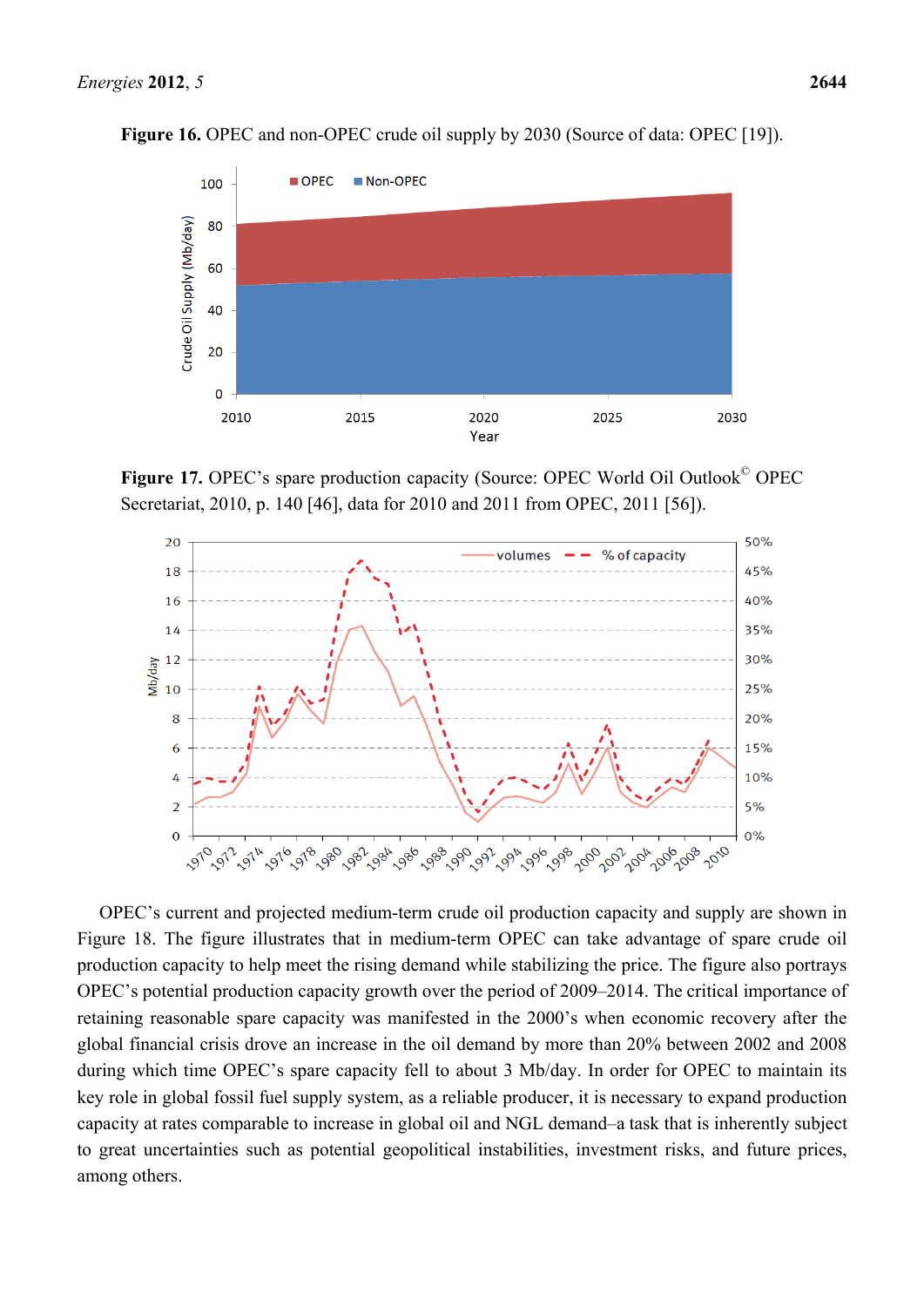**Figure 18.** OPEC's medium-term crude oil capacity and supply (source: OPEC World Oil Outlook© OPEC Secretariat, 2010, p. 70 [46]).



As the world approaches the peak of oil production, the energy management sectors and political governments will need to choose between non-cooperative and cooperative management strategies. The global oil market is characterized by interaction of international competition and cooperation that can jeopardize or improve energy security in the face of a terminal decline in oil production. Individual countries will react differently to the problem of the global oil peak.

Friedrichs [57] synthesized historical evidences to hypothesize that while some countries will adopt socio-economic adaptation to alleviate peak oil crisis, others may practice predatory militarism or totalitarian retrenchment. Overly large price fluctuations in the past have triggered detrimental economic instability affecting nearly all stakeholders, signifying the need for appropriate mechanisms to avoid price swings [58]. If the future looks like the past, OPEC will not only maintain its importance as a key player in the global energy market, but it may also gain further significance due to increasing demand in the face of limited resources. It follows from this argument that if a serious and practical action plan to facilitate the energy transition is not employed in the lead time before the pinnacle of the energy crisis, the transition era will be a long and tortuous path, and the realization of a unified front to mitigate climate change will only be pushed further into the future.

OPEC's future production and supply strategies will depend on which global energy outlook scenario unfolds. From a historical standpoint, OPEC has used two main strategies to influence global energy prices, *i.e.*, "shutting in" available production capacity, and growth restriction by limiting capacity development in terms of infrastructure and resource exploration [59]. The noted strategies have been aimed mostly at maintaining high prices to the extent that OPEC has been described by some as a bureaucratic oil cartel [60]. If the EIA's low oil price and traditional low oil price scenarios happen, OPEC will become the dominant oil supplier to the global markets by 2035 (Figure 14f). However, the accuracy of the reported OPEC reserves has been questioned as these reserves have been increasing significantly over time without reflecting changes due to continuous production [61].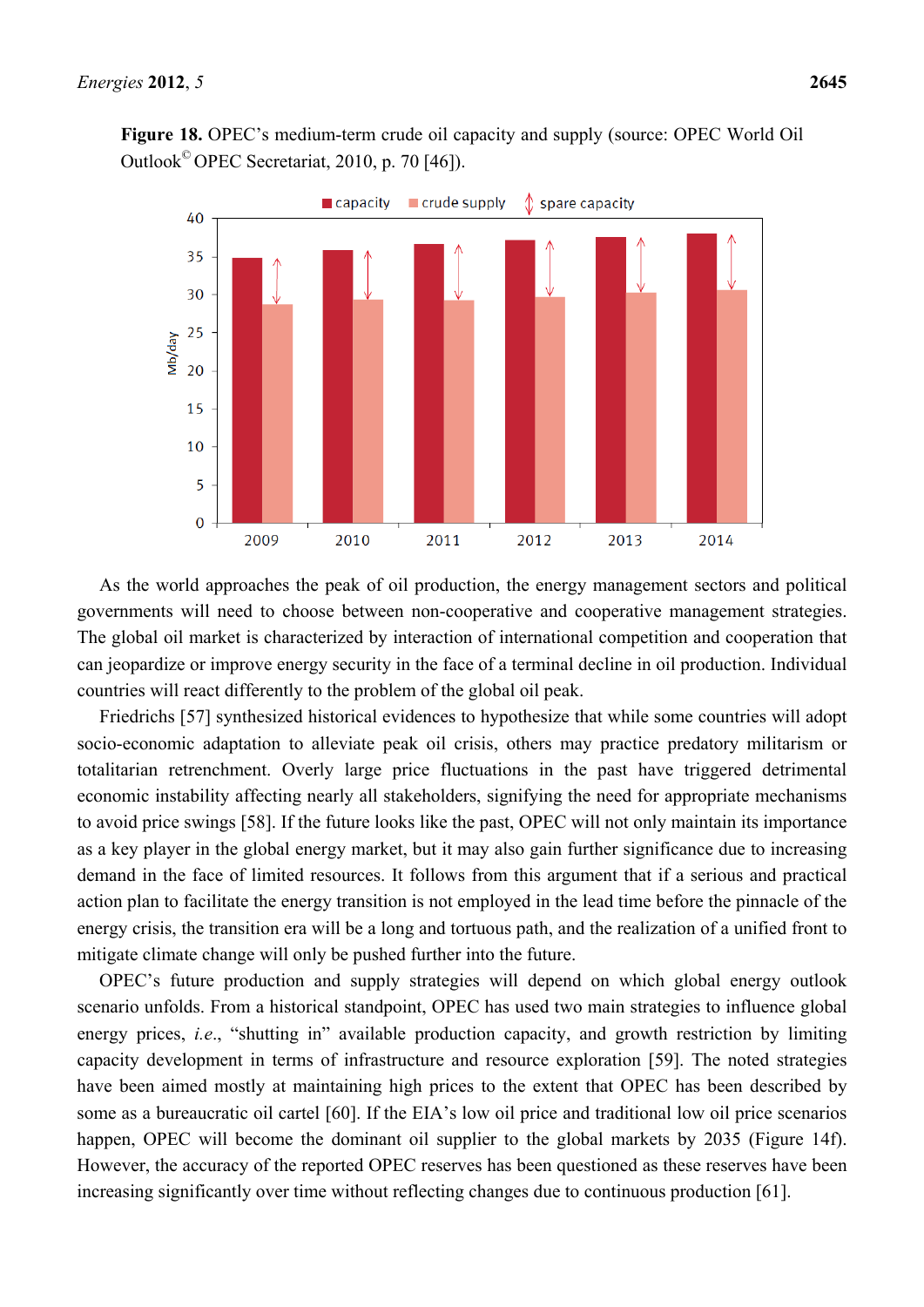Whether OPEC's reserves are indeed overstated or not cannot be corroborated externally. That being said, our current synthesis of world energy outlook suggests that, in the long-run, OPEC may shift its strategies towards intensifying the development of infrastructural capacity. This strategy shift will occur either willingly and deliberately due to increased demand, or it will happen unwillingly and mandatorily to avoid potential loss of market share to alternative energies. It has been estimated that a sustained annual growth of about 10% would be needed for the non-conventional liquid fuels to attenuate the peak oil [62]. The additional capacity will allow OPEC to increase the oil supply in order to push the oil prices to lower equilibrium prices to make the non-conventional liquid fuels and alternative renewables less competitive. The low oil price strategy may pose physical risks to the global energy supply as rapid post-peak decline rates may make it difficult for non-conventional sources to come on-stream in significant capacity in a timely fashion.

On the other hand, OPEC can contribute to market stability and energy security by promoting constructive communication with major oil consumers, as well as by collaboration with producers of renewable energies to identify the least turbulent paths for global energy transition while finding opportunities to minimize global socio-economic consequences [46,63]. As global demand for oil increases in medium- and long-terms, the world's reliance on OPEC's proven reserves and production capacity is expected to increase [7]. In the absence of strategic reasons (e.g., competition with non-conventional liquid fuels and renewables), it would be plausible to envision that OPEC's crude oil supply will grow moderately, decreasing the effectiveness of the GHG reduction efforts. In fact, OPEC estimates upstream investment requirements, excluding additional infrastructure, to be approximately \$575 billion in 2009 U.S. dollars [46]. The profitability of oil investments will depend largely on timing of investments and security of demand, as well as dynamics of market share for other sources of energy.

While climate change mitigation policies such as carbon tax and/or pricing, and R&D investment in renewable energy development can increase the long-term energy security for oil-importing countries, these policies can dramatically reduce the demand for fossil fuels which will reduce the vital revenues for oil-exporting countries. Furthermore, the dependency of the existing economies in the developed world on fossil fuels is a barrier to an abrupt shift to renewable energy sources as the renewables mostly contribute to the energy production in the form of electricity, while transportation and industrial sectors are highly dependent on the fossil fuels, especially on oil. As such, the global energy policy to mitigate climate change can significantly impact the industry and stability of energy markets [64,65], which may be part of the reason why the political powers are seemingly lethargic in reaching a global consensus to facilitate the energy transition and adoption of aggressive climate warming mitigation policies.

### **5. Caveats**

The above discussions of OPEC's oil production strategies apply to the period prior to and during the peak of oil production when OPEC will attempt to prolong its dominance over the global primary energy mix. A number of issues remain unaddressed, which can provide direction for future research to improve understanding of the complexities of the energy transition era, generating insights for timely adaptation and cooperative solutions. Our synthesis of the global energy outlook and energy security does not go beyond an overview of low oil production and peak oil projections. The potential significant decline in the oil production due to the effects of aggressive global policies for mitigating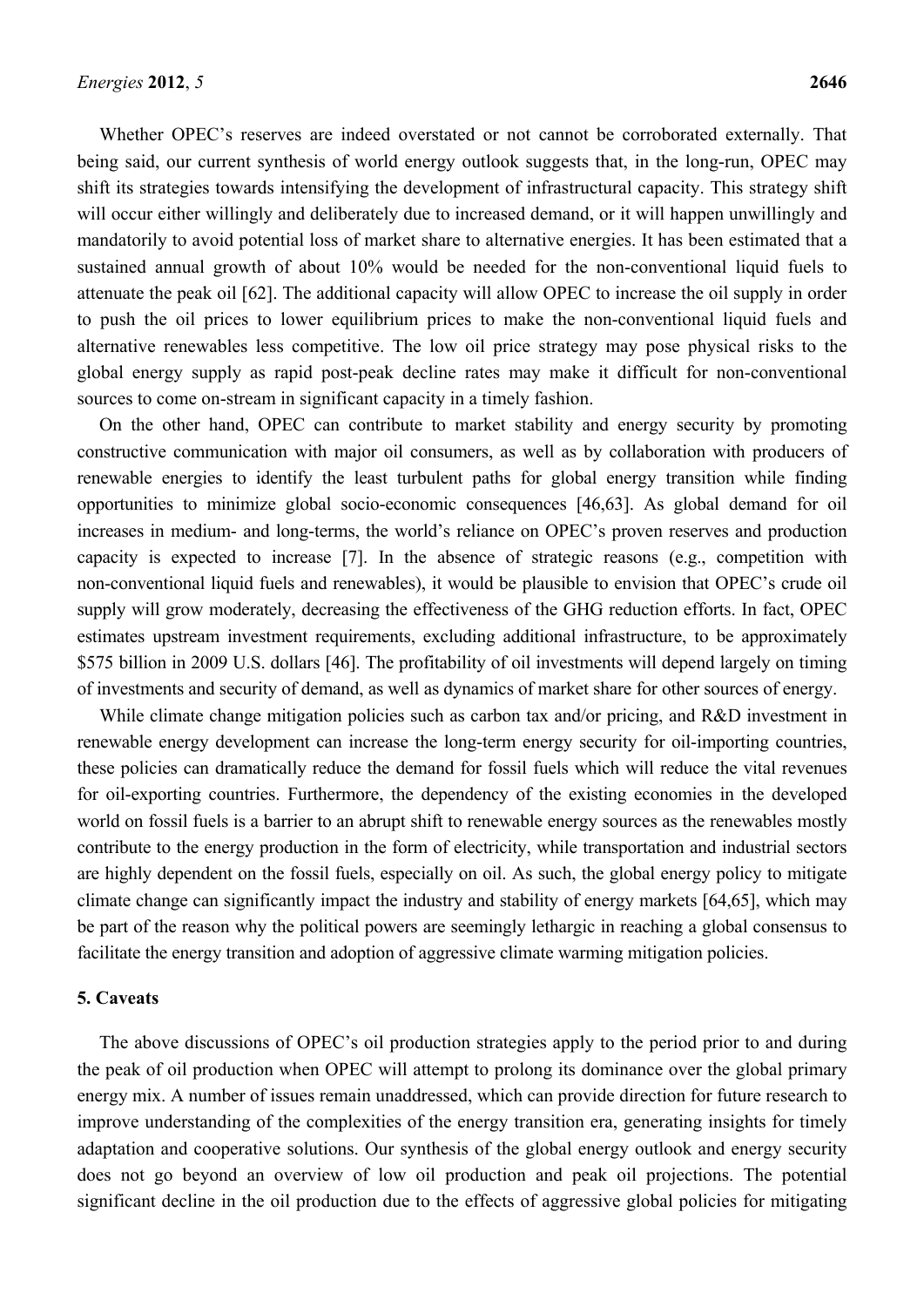climate change and shifting to cleaner energies is an important issue that deserves further investigations. Moreover, the end of oil age may ultimately entail large depletion rates and significant declines in demand due to a chaotic oil market before a more balanced energy mix is realized. It is timely and important to investigate the consequences of a crash in oil demand after peak oil production and the implications thereof for the global energy security. In much the same way, it is necessary to characterize the impacts of the declining oil revenues on stability of oil-exporting countries, as well as on functionality of the socio-economic processes in the oil-importing nations. Of particular interest would be to modify the assumption of OPEC's unified oil production strategy as one major oil producing unit, and to analyze the potential impacts of internal conflicts within OPEC.

# **6. Conclusions**

The global energy portfolio comprises a mix of well-established non-renewable fossil fuels, nuclear energy, and rapidly growing renewable energies. The primary energy consumption is currently dominated by fossil fuels, especially by oil. The present synthesis of the world energy balance outlook suggests that, under current policies and legislations, *i.e*., if historical energy production and consumption trends hold into the future, the world will continue to rely on fossil fuels as the main source of meeting its primary energy needs by 2030. The world should be increasingly concerned about the implications and consequences of an oil-dominated future for the global energy security and efforts to mitigate climate warming. The decisions as to timing and extent of capacity expansion, as well as profitability of future oil production and trade are subject to substantial uncertainty. The transition to alternative energy sources is ultimately inevitable due to physical resource limits coupled with the need for enforcement of stringent low GHG energy policies, as well as potential geopolitical instabilities, constraining the global supply and competitiveness of oil.

OPEC has the potential to dominate the global oil market in the next a few decades, enabling this organization to facilitate or hinder the energy transition policies. This will also allow OPEC to play a key role in the global energy security through cooperative or non-cooperative strategies. OPEC's supply strategies and production levels can impact the price of oil, which can affect the timing and manner in which the transition will occur. OPEC can utilize its spare crude oil production capacity to help meet the rising demand while stabilizing the price in medium-term. In the long-run, sufficient capital-investment to expand oil production capacity can temporarily improve the global energy security at the expense of exacerbating the global warming. In order to maintain its share in the global energy markets, OPEC may adopt a non-cooperative strategy by driving market prices to lower levels to make the energy production from other sources less competitive. Alternatively, OPEC can contribute to market stability and energy security through a cooperative portfolio management approach that takes advantage of constructive communication with major oil consumers and producers of renewable energies. This approach can help identify opportunities for stabilizing the oil market and contributing to a less turbulent energy transition path, which can benefit all parties through facilitating adaptation to the impending energy crisis within the available lead time.

#### **Acknowledgement**

The authors are grateful to three anonymous reviewers for their constructive and insightful comments.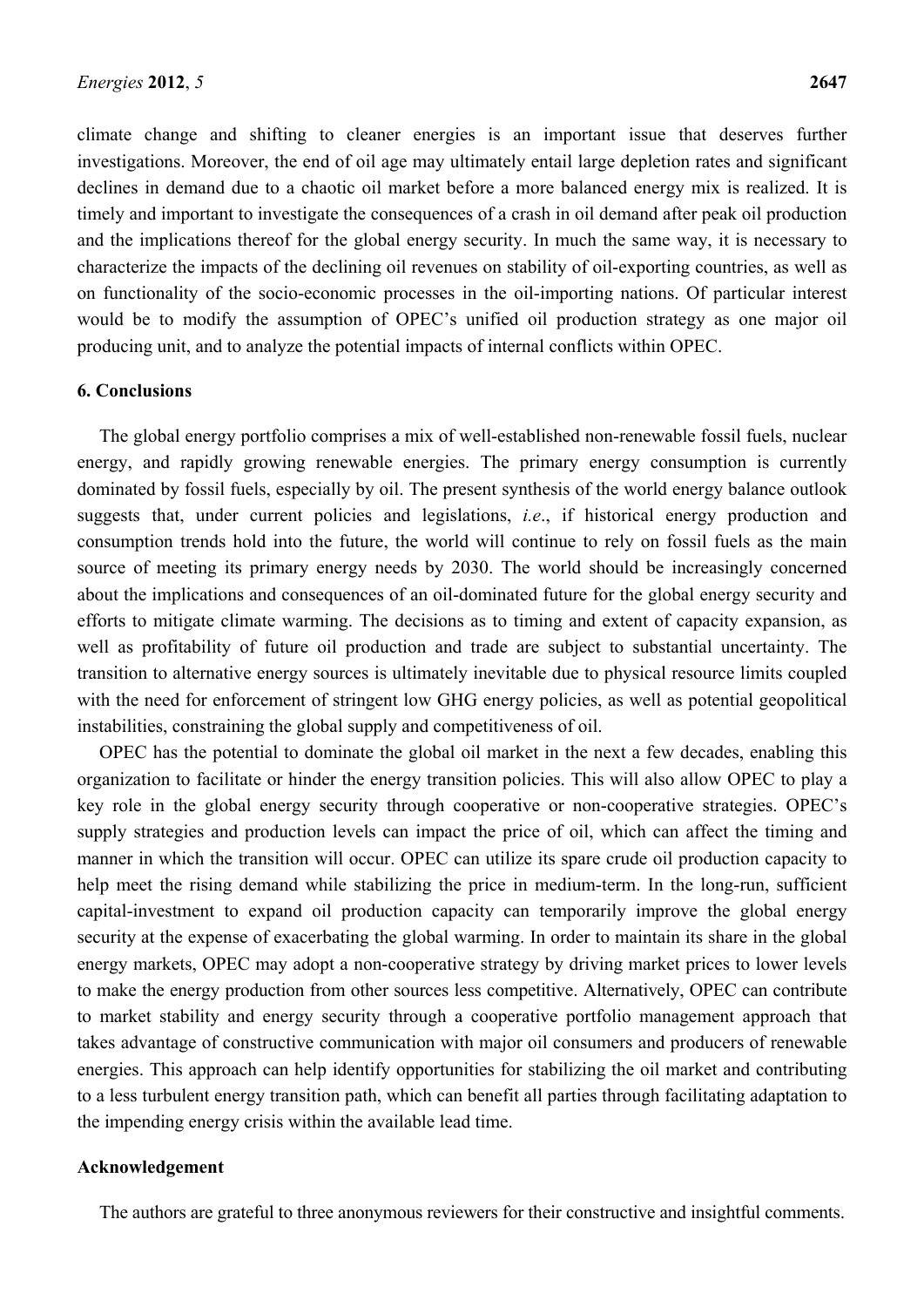# **References**

- 1. British Petroleum (BP). *BP Statistical Review of World Energy 2011*; BP: London, UK, 2011. Available online: http://www.bp.com/sectionbodycopy.do?categoryId=7500&contentId =7068481 (accessed on 27 October 2011).
- 2. Jacobsson, S.; Johnson, A. The diffusion of renewable energy technology: An analytical framework and key issues for research. *Energy Policy* **2000**, *28*, 625–640.
- 3. World Energy Council (WEC). *2010 Survey of Energy Resources*; WEC: London, UK, 2010. Available online: http://www.worldenergy.org/publications/3040.asp (accessed on 5 September 2011).
- 4. Höök, M.; Li, J.; Johansson, K.; Snowden, S. Growth rates of global energy systems and future outlooks. *Nat. Resour. Res.* **2012**, *21*, 21–41.
- 5. International Energy Agency (IEA). *2010 Key World Energy Statistics*; IEA: Paris, France, 2010.
- 6. International Energy Agency (IEA). *World Energy Outlook 2004*; IEA: Paris, France, 2004. Available online: http://www.worldenergyoutlook.org/media/weowebsite/2008-1994/WEO2004.pdf (accessed on 23 October 2011).
- 7. International Energy Agency (IEA). *World Energy Outlook 2007*; IEA: Paris, France, 2007. Available online: http://www.worldenergyoutlook.org/media/weowebsite/2008-1994/WEO\_2007.pdf (accessed on 16 January 2012).
- 8. International Energy Agency (IEA). *World Energy Outlook 2009*; IEA: Paris, France, 2009. Available online: http://www.worldenergyoutlook.org/media/weowebsite/2009/WEO2009.pdf (accessed on 23 October 2011).
- 9. Turner, J.A. A realizable renewable energy future. *Science* **1999**, *285*, 687–689.
- 10. Puppán, D. Environmental evaluation of biofuels. *Period. Polytech. Soc. Manag. Sci.* **2002**, *10*, 95–116.
- 11. Searchinger, T.; Heimlich, R.; Houghton, R.A.; Dong, F.; Elobeid, A.; Fabiosa, J.; Tokgoz, S.; Hayes, D.; Yu, T.-H. Use of U.S. croplands for biofuels increases greenhouse gases through emissions from land-use change. *Science* **2008**, *319*, 1238–1240.
- 12. Madani, K.; Rouhani, O.M.; Pournazeri, S.; Moradi, M.; Sheikhmohammady, M. Can We Rely on Renewable Energy Sources to Overcome Global Warming? In *Proceedings of the 2011 World Environmental and Water Resources Congress, ASCE*, Palm Springs, CA, USA, 22–26 May 2011; pp. 3319–3326.
- 13. Hadian, S.; Madani, K.; Rowney, C.; Mokhtari, S. Toward More Efficient Global Warming Policy Solutions: The Necessity for Multi-Criteria Selection of Energy Sources. In *Proceedings of the 2012 World Environmental and Water Resources Congress, ASCE*, Albuquerque, NM, USA, 22–26 May 2011; pp. 2884–2892.
- 14. Owen, A.D. Renewable energy: Externality costs as market barriers. *Energy Policy* **2006**, *34*, 632–642.
- 15. Cosijns, L.; D'haeseleer, W. *European Sustainable Electricity: Comprehensive Analysis of Future European Demand and Generation of European Electricity and its Security of Supply*; Final Technical Report; 2007. Available online: http://www.EUSUSTEL.be (accessed on 26 June 2011).
- 16. Morone, J.G.; Woodhouse, E.J. *The Demise of Nuclear Energy? Lessons for Democratic Control of Technology*; Yale University Press: New Haven, CT, USA, 1989.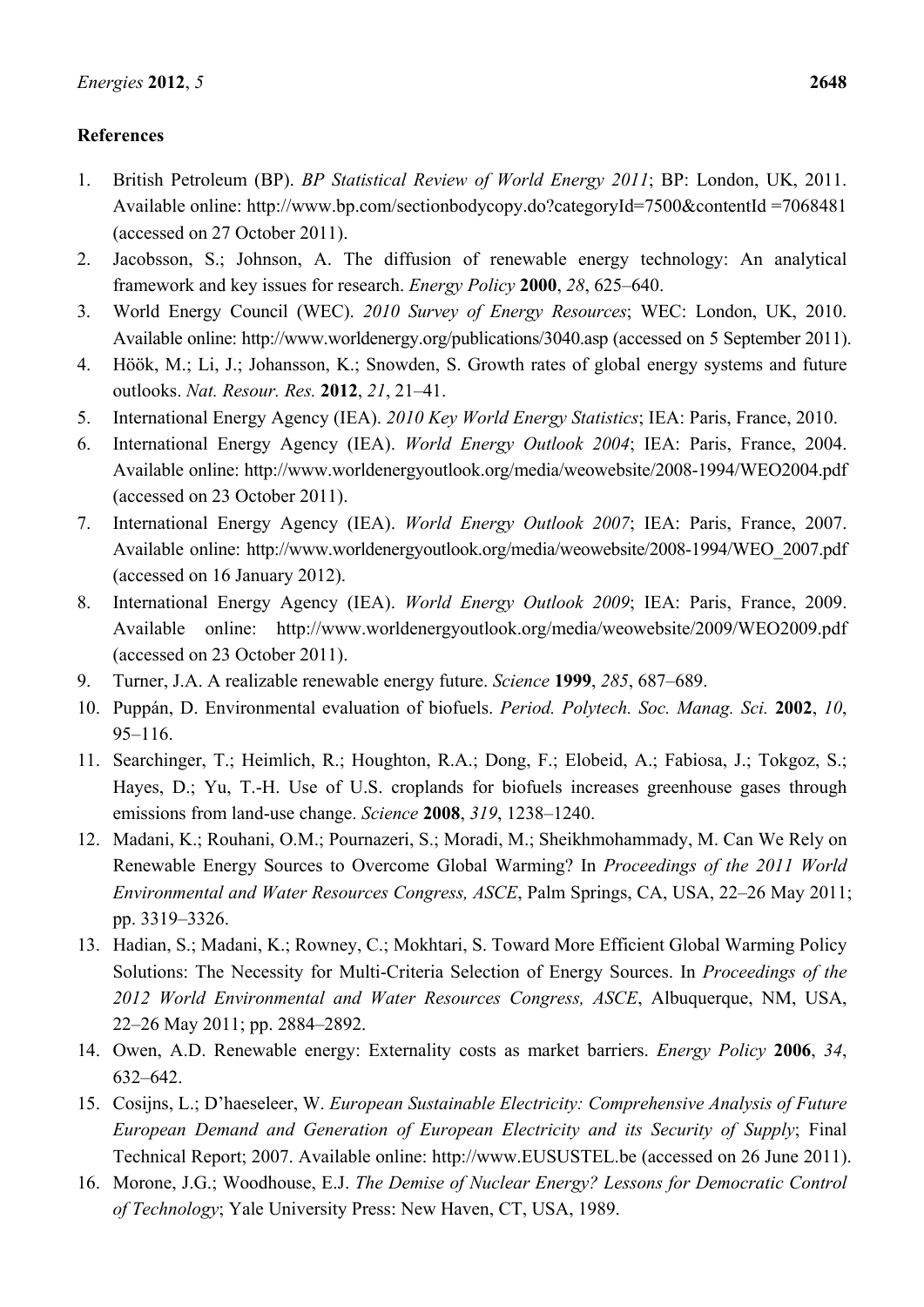- 17. International Energy Agency (IEA). *World Energy Outlook 2008*; IEA: Paris, France, 2008. Available online: http://www.worldenergyoutlook.org/media/weowebsite/2008-1994/WEO2008.pdf (accessed on 26 October 2011).
- 18. Jorant, C. The implications of Fukushima: The European perspective. *Bull. Atomic Sci.* **2011**, *67*, 14–17.
- 19. Organization of the Petroleum Exporting Countries (OPEC). *OPEC Annual Statistical Bulletin*, *2010/2011 Edition*; OPEC: Vienna, Austria, 2010; ISSN 0475-0608. Available online: http://www.opec.org/opec\_web/en/publications/202.htm (accessed on 20 October 2011).
- 20. Greene, D.L. Measuring energy security: Can the United States achieve oil independence? *Energy Policy* **2010**, *38*, 1614–1621.
- 21. WTRG Economics Homepage. Available online: http://www.wtrg.com/prices.htm (accessed on 21 March 2011).
- 22. Borenstein, S. *Cost, Conflict and Climate: U.S. Challenges in the World Oil Market*; Center for the Study of Energy Markets Working Paper No. 177; 2008. Available online: http://www.ucei.berkeley.edu/PDF/csemwp177.pdf (accessed on 10 October 2011).
- 23. Brandt, A.R. Testing Hubbert. *Energy Policy* **2007**, 35, 3074–3088.
- 24. Carlson, W.B. World oil production via Hubbert Linearization of production and normalizations of production. *Energy Sources Part B Econ. Plan. Policy* **2012**, *7*, 162–168.
- 25. U.S. Energy Information Administration (EIA). *International Energy Outlook 2011*; EIA: Washington, DC, USA, 2011. Available online: http://www.eia.gov/oiaf/aeo/tablebrowser/ (accessed on 26 May 2012).
- 26. International Energy Agency (IEA). *World Energy Outlook 2010*; IEA: Paris, France, 2010. Available online: http://www.worldenergyoutlook.org/media/weo2010.pdf (accessed on 26 January 2012).
- 27. Böhringer, C.; Rosendahl, K.E. *Green Serves the Dirtiest: On the Interaction between Black and Green Quotas*; Discussion Paper No. 581; Statistics Norway, Research Department: Oslo, Norway, 2009. Available online: http://www.ssb.no/publikasjoner/pdf/dp581.pdf (accessed on 25 September 2011).
- 28. Deutch, J.; Moniz, E.; Ansolabehere, S.; Driscoll, M.; Gray, P.; Holdren, J.; Joskow, P.; Lester, R.; Todreas, N. *Update of the MIT 2003 Future of Nuclear Power: An MIT Interdisciplinary Study*: Massachusetts Institute of Technology: Cambridge, MA, USA, 2009. Available online: http://web.mit.edu/nuclearpower/ (accessed on 22 May 2012).
- 29. Duffey, R.B. Sustainable futures using nuclear energy. *Prog. Nuclear Energy* **2005**, *47*, 535–543.
- 30. Vaillancourt, K.; Labriet, M.; Loulou, R.; Waaub, J.P. The role of nuclear energy in long-term climate scenarios: An analysis with the world-times model. *Energy Policy* **2008**, *36*, 2296–2307.
- 31. International Energy Agency (IEA). *World Energy Outlook 2006*; IEAL: Paris, France, 2006. Available online: http://www.worldenergyoutlook.org/media/weowebsite/2008-1994/WEO2006.pdf (accessed on 29 October 2011).
- 32. Roques, F.; Newbery, D.; Nuttall, W.; de Neufville, R.; Connors, S. Nuclear power: A hedge against uncertain gas and carbon prices? Available online: http://www.dspace.cam.ac.uk/ bitstream/1810/131607/1/eprg0509.pdf (accessed on 25 July 2012).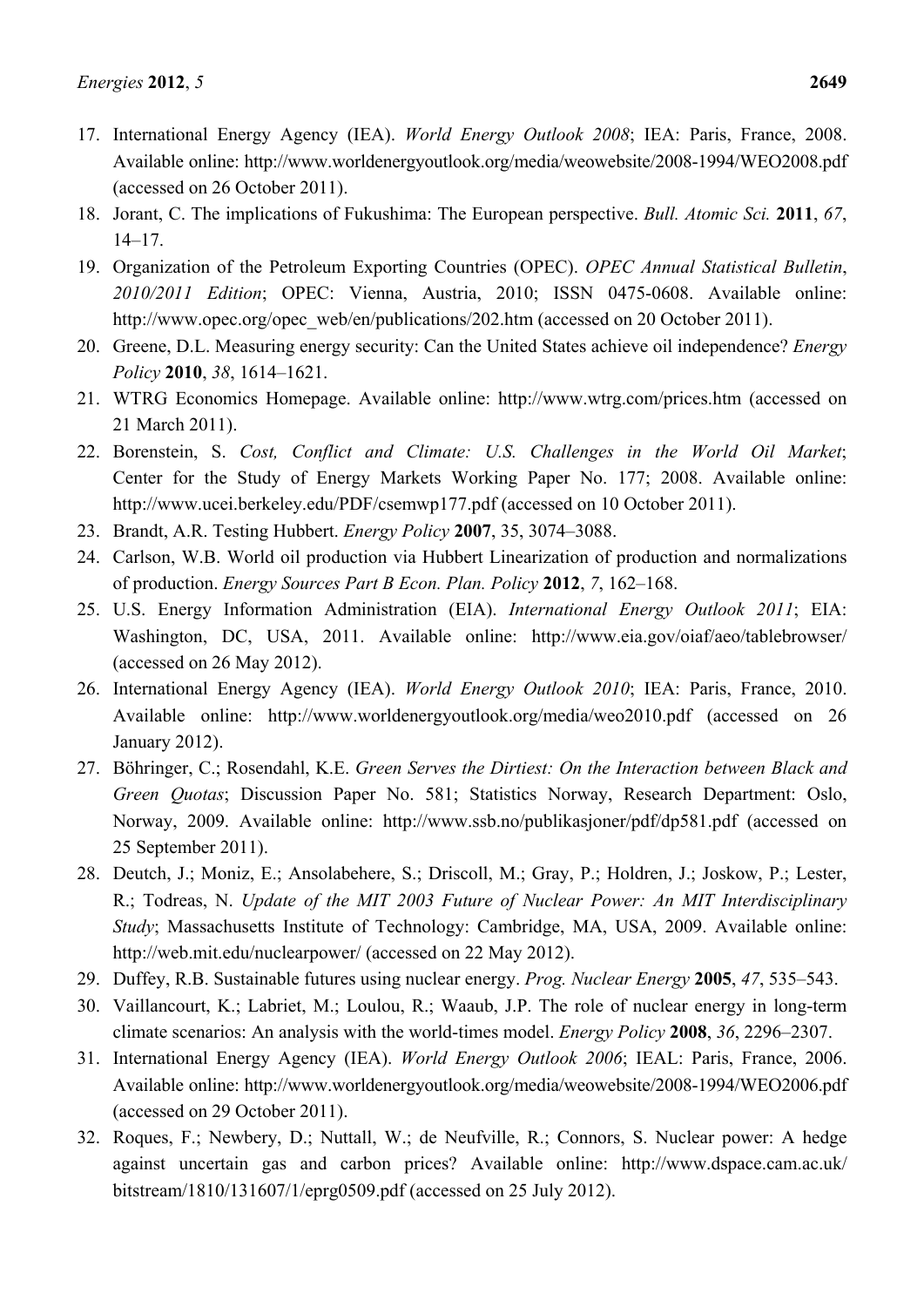- 33. Madani, K.; Lund, J.R. Modeling California's high-elevation hydropower systems in energy units. *Water Resour. Res.* **2009**, *45*, doi:10.1029/2008WR007206.
- 34. McKendry, P. Energy production from biomass (part 1): Overview of biomass. *Bioresour. Technol.* **2002**, *83*, 37–46.
- 35. Kløverpris, J.; Wenzel, H.; Nielsen, P.H. Life cycle inventory modelling of land induced by crop consumption. Part 1: Conceptual analysis and methodological proposal. *Int. J. Life Cycle Assess.* **2008**, *13*, 13–21.
- 36. Gerbens-Leenes, P.W.; Hoekstra, A.Y.; van der Meer, T. The water footprint of energy from biomass: A quantitative assessment and consequences of an increasing share of bio-energy in energy supply. *Ecol. Econ.* **2009**, *68*, 1052–1060.
- 37. Bartle, J.R.; Abadi, A. Toward sustainable production of second generation bioenergy feedstocks. *Energy Fuels* **2010**, *24*, 2–9.
- 38. Kim, S.; Dale, B.; Jenkins, R. Life cycle assessment of corn grain and corn stover in the United States. *Int. J. Life Cycle Assess.* **2009**, *14*, 160–174.
- 39. Archer, C.L.; Jacobson, M.Z. Evaluation of global wind power. *J. Geophys. Res.* **2005**, *110*, doi:10.1029/2004JD005462.
- 40. Reuters. Germany Sets New Solar Power Record, Institute Says. Available online: http://www.reuters.com/article/2012/05/26/us-climate-germany-solar-idUSBRE84P0FI20120526 (accessed on 9 June 2012).
- 41. International Energy Agency (IEA). *Trends in Photovoltaic Applications: Survey Report of Selected IEA Countries between 1992 and 2010*; Photovoltaic Power Systems Program, IEA: Paris, France, 2011.
- 42. Bentley, R.W.; Miller, R.G.; Wheeler, S.; Boyle, G. Comparison of Global Oil Supply Forecasts. In *UKERC Review of Evidence on Global Oil Depletion*, Technical Report 7; UK Energy Research Centre: London, UK, 2009.
- 43. Sorrell, S.; Speirs, J.; Bentley, R.; Miller, R; Thompson, E. Shaping the global oil peak: A review of the evidence on field sizes, reserve growth, decline rates and depletion rates. *Energy* **2012**, *37*, 709–724.
- 44. Jakobsson, K.; Bentley, R.; Söderbergh, B.; Aleklett, K. The end of cheap oil: Bottom-up economic and geologic modeling of aggregate oil production curves. *Energy Policy* **2012**, *41*, 860–870.
- 45. Sorrell, S.; Miller, R.; Bentley, R.; Speirs, J. Oil futures: A comparison of global supply forecasts. *Energy Policy* **2010**, *38*, 4990–5003.
- 46. Organization of the Petroleum Exporting Countries (OPEC). *World Oil Outlook*; OPEC: Vienna, Austria, 2010; ISBN 978-3-9502722-1-5. Available online: http://www.opec.org/opec\_web/static\_ files\_project/media/downloads/publications/WOO\_2010.pdf (accessed on 15 September 2011).
- 47. Söderbergh, B.; Robelius, F.; Aleklett, K. A crash program scenario for the Canadian oil sands industry. *Energy Policy* **2007**, *35*, 1931–1947.
- 48. Hughes, L.; Rudolph, J. Future world oil production: Growth, plateau, or peak? *Curr. Opin. Environ. Sustain.* **2011**, *3*, 225–234.
- 49. Bentley, R.W. Global oil & gas depletion: An overview. *Energy Policy* **2002**, *30*, 189–205.
- 50. Hirsch, R.L. The inevitable peaking of world oil production. *Atl. Counc. Bull.* **2005**, *XVI*, 1–9.